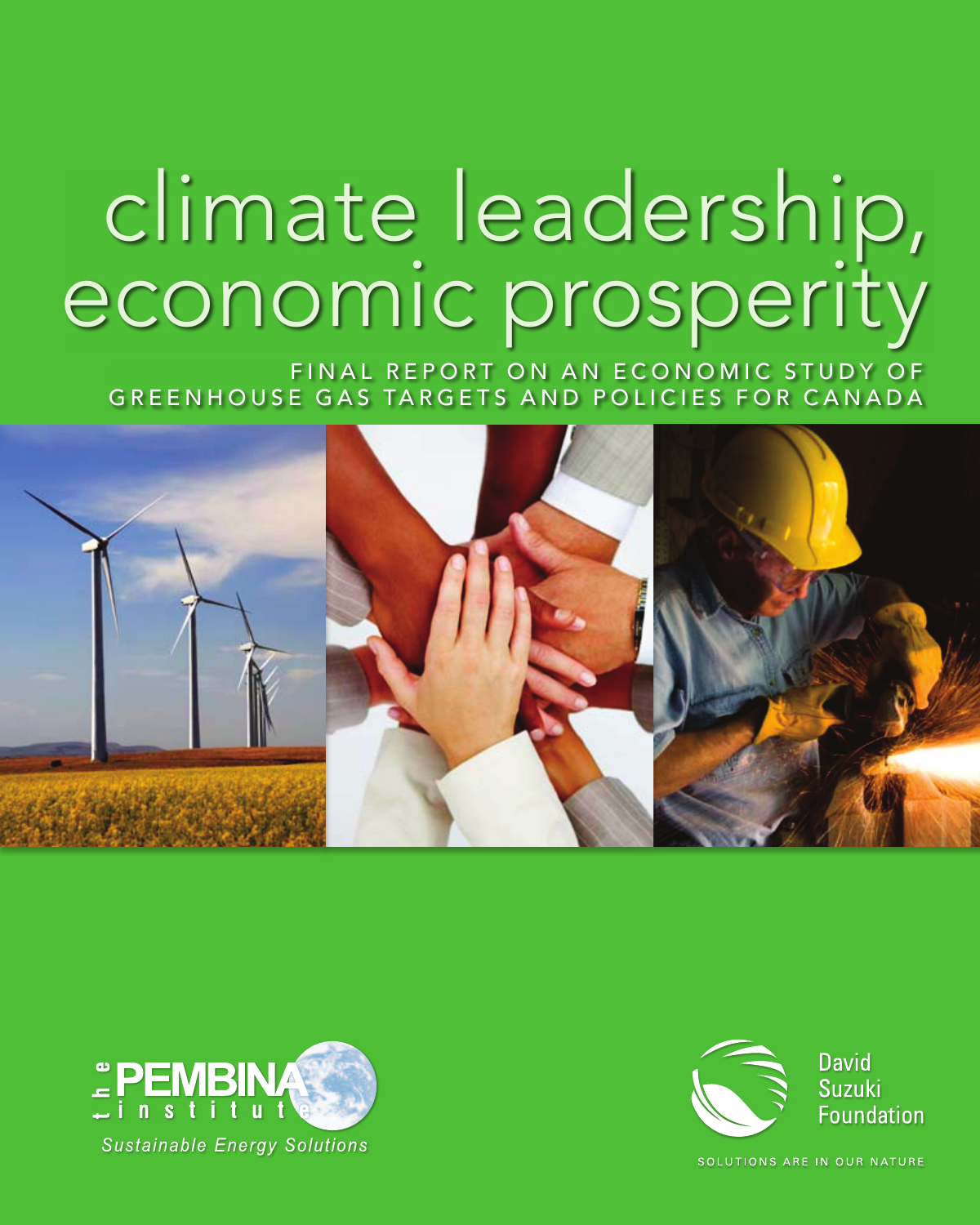#### **Climate Leadership, Economic Prosperity: Final report on an economic study of greenhouse gas targets and policies for Canada**

Copyright © 2009 Pembina Institute and David Suzuki Foundation

ISBN 978-1-897375-28-0

Canadian Cataloguing in Publication Data for this publication is available through the National Library of Canada

Written by: Matthew Bramley of the Pembina Institute, and Pierre Sadik and Dale Marshall of the David Suzuki Foundation

#### **Acknowledgements**

The authors would like to express sincere thanks to Chris Bataille and the other members of the economic modelling team at M.K. Jaccard and Associates Inc. for their hard work on this project beyond the call of duty.

We would also like to acknowledge the valuable input of the members of our expert advisory committee for this project: Craig Alexander (TD Bank Financial Group), John Drexhage (International Institute for Sustainable Development), Alex Long (National Round Table on the Environment and the Economy), Keith Stewart (WWF-Canada) and Alex Wood (Sustainable Prosperity).

We thank Clare Demerse and Matt Horne of the Pembina Institute, and Morag Carter and Ian Bruce of the David Suzuki Foundation, for their helpful review comments.

We are grateful to TD Bank Financial Group for providing funding for this project. The Bank is interested in promoting sound analysis of the interaction between the environment and the economy. TD does not advocate any particular greenhouse gas targets for Canada.

This project was also made possible by the generous support of the Patrick and Barbara Keenan Foundation.

The Pembina Institute and the David Suzuki Foundation remain solely responsible for the contents of this report.

#### **Notice – Position of the David Suzuki Foundation**

In many instances the technology choices exhibited in this report reflect the outcomes produced by the CIMS model in response to the application of a stringent, economy-wide carbon price. Likewise, some of the policy choices have been constrained by the model. Accordingly, it should be noted that the technology and policy choices in this report only represent some of the potential scenarios for achieving a GHG emission reduction target in 2020, and should not be construed as a specific endorsement of each of these technologies and policies by the David Suzuki Foundation.

design and production: Arifin Graham, Alaris Design photographs: iStock.com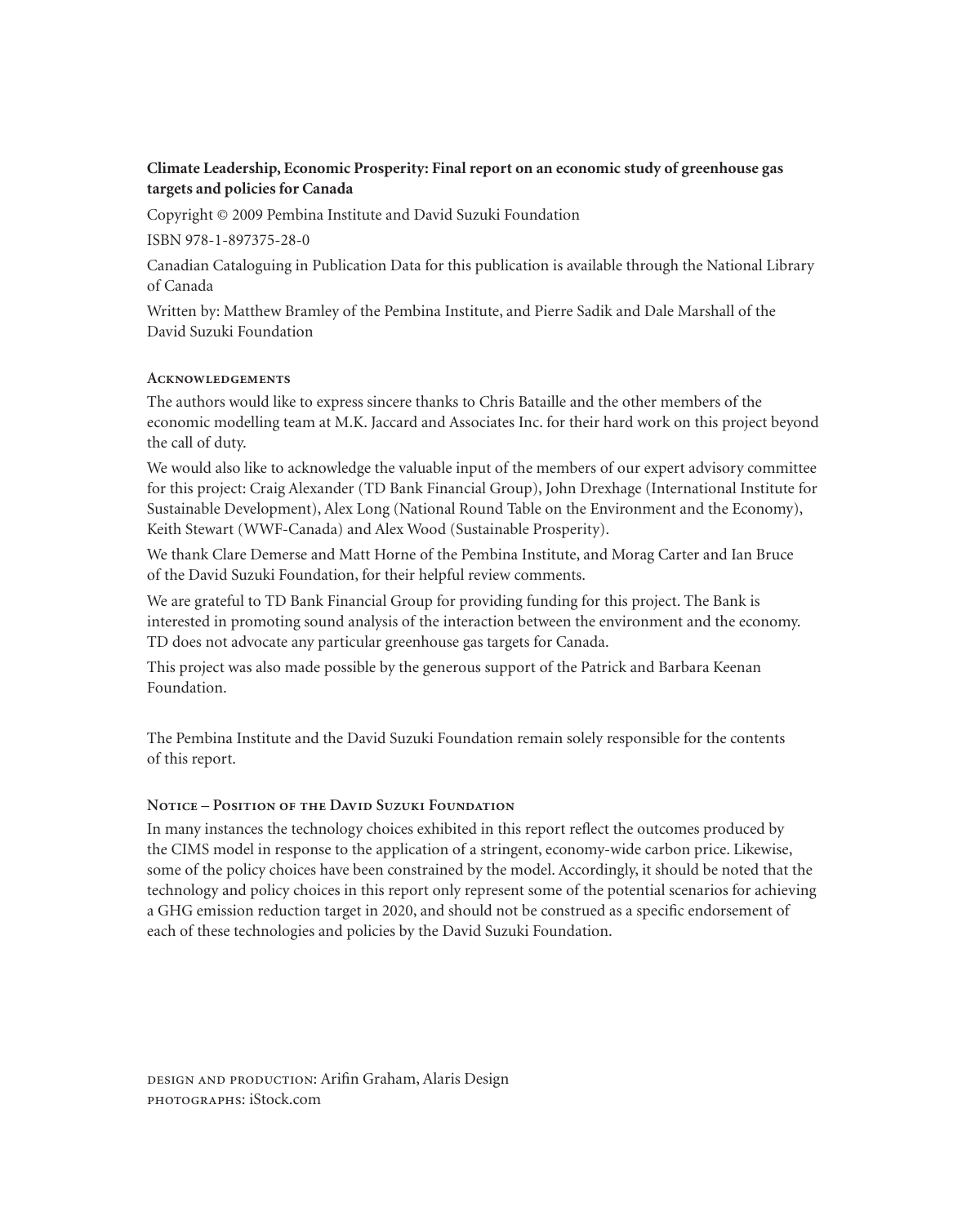#### CONTENTS

**E X E C U T I V E S U M M A RY |** iii

**INTRODUCTION** | 1

- 1. ECONOMIC MODELLING RESULTS | 3
- 2. FEDERAL AND PROVINCIAL GOVERNMENT **policies required** | 10
- **3. climate science and GHG targets for Canada and the industrialized world** | 14

**NOTES |** 16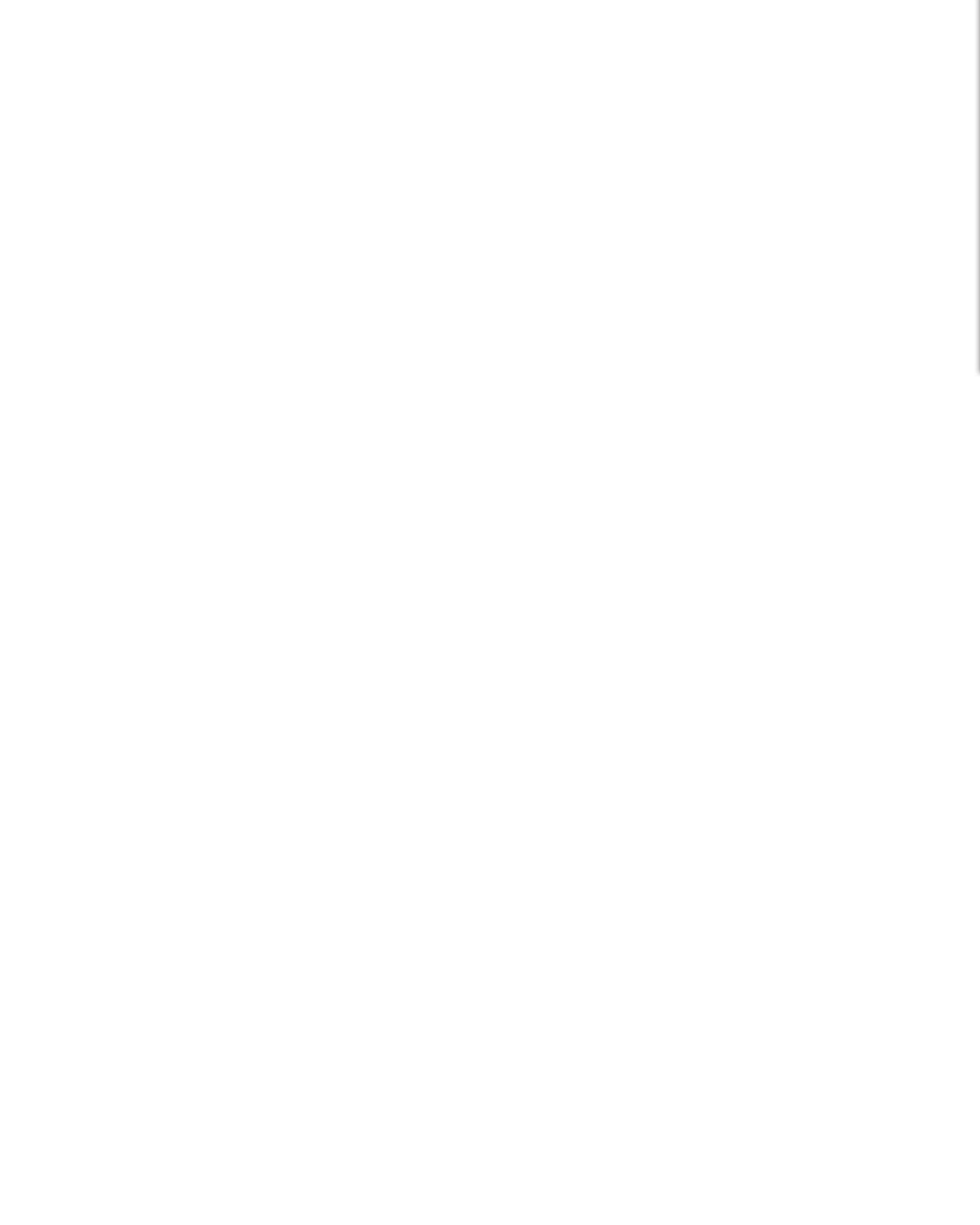## Executive Summary

here is now a broad scientific consensus that more than 2°C of average global warming above the pre-industrial level would constitute a dangerous level of climate change. The Intergovernmental Panel on Climate Change, the above the pre-industrial level would constitute a dangerous level of climate change. The Intergovernmental Panel on Climate Change, the world's leading climate science body, has shown that to have a chance of not exceeding the 2°C limit, industrialized countries 1990 level by 2020, if they are to make a fair contribution to the necessary cuts in global emissions.

c l i m at e a d e r s h i p, E c o n o m i c o n o m i c P r o m i c p e r o n o m i c p e r o s p e r o s p

The Government of Canada's current GHG target of 20 per cent below the 2006 level by 2020 is a much more modest reduction of just three percent relative to the 1990 level. However, as it is the government's current commitment, it is important to understand what policies would be needed to achieve this target.

The Pembina Institute and the David Suzuki Foundation therefore commissioned the leading economic modelling firm M.K. Jaccard and Associates Inc. to conduct an in-depth study of federal and provincial government policies to allow Canada to meet a "2°C target" to reduce GHG emissions to 25 per cent below the 1990 level by 2020, based on the science outlined above, as well as the federal government's current target.

The analysis shows that with strong federal and provincial government policies, Canada can meet the 2°C emissions target in 2020 and still have a strong growing economy, a quality of life higher than Canadians enjoy today, and continued steady job creation across the country.<sup>1</sup> The analysis also shows that the federal government needs to implement far stronger policies than it has proposed to date to meet its current GHG target.

Meeting either target requires governments to put a significant price on GHG emissions (a "carbon price") broadly across the economy, and to back it up with strong complementary regulations and public investments. In this analysis, to meet the 2°C target, a carbon price starting at \$50 per tonne<sup>2</sup> in 2010 needs to rise to \$200 per tonne by 2020. To meet the government's target, a carbon price starting at \$40 per tonne in 2011 needs to rise to \$100 per tonne by 2020.

Canada's GDP is projected to grow 23 per cent between 2010 and 2020, or an average of 2.1 per cent annually, while meeting the 2°C emissions target. By comparison, under business as usual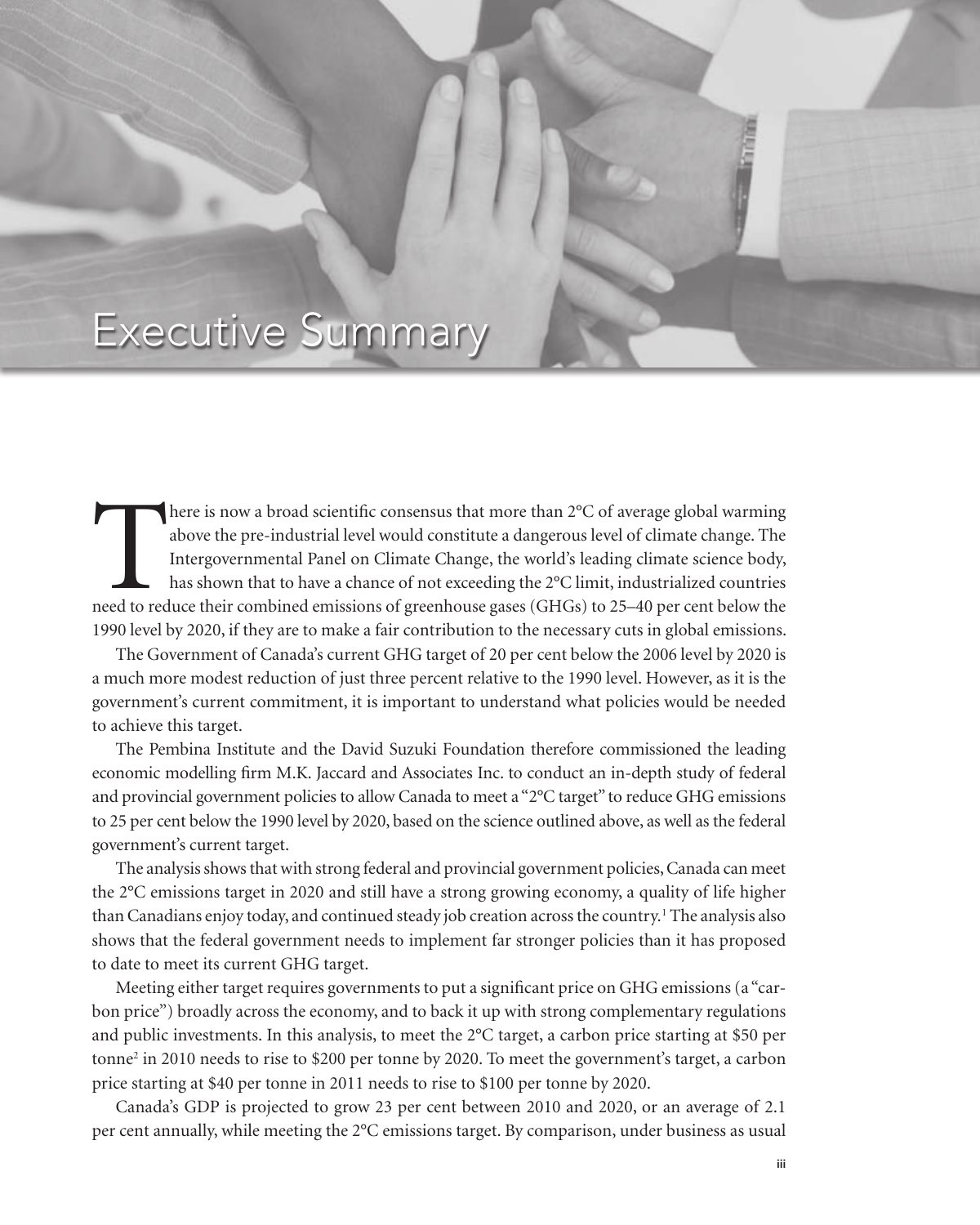conditions, Canada's GDP is projected to grow 27 per cent between 2010 and 2020, or an average of 2.4 per cent annually, with GHG emissions in 2020 rising to 47 per cent above the 1990 level. GDP growth rates vary significantly among regions, as is the case under business as usual. The urgent need to address the enormous GHG emissions from the coal-fired electricity and petroleum sectors in Alberta and Saskatchewan accounts for reductions in the projected rates of growth in these provinces. Under the government's target, Canada's GDP is projected to grow 25 per cent between 2010 and 2020, or an average of 2.2 per cent annually.

It is important to note that business as usual involves extraordinary costs. In his 2006 review of the economics of climate change, former World Bank chief economist Sir Nicholas Stern estimated that the "costs and risks" of uncontrolled climate change are equivalent to a loss in global GDP of at least 5 per cent and up to 20 per cent or more, "now and forever."3

The total number of jobs in Canada is projected to grow 10.7 per cent between 2010 and 2020, with almost 1.86 million net new jobs created over this period, while meeting the 2°C emissions target. Under the government's target, the total number of jobs is projected to grow 11.0 per cent between 2010 and 2020, with almost 1.91 million net new jobs created over this period. By comparison, under business as usual conditions, 1.80 million net new jobs are projected to be created over the same period. The robust rate of job creation when meeting the GHG reduction targets is a result of using carbon pricing revenue to reduce the rate of personal income tax.

The analysis shows that the most important technological approaches needed to achieve major reductions in Canada's GHG emissions are

- capture and storage of carbon dioxide from the oil and gas industry and power plants
- reduction of "fugitive" emissions from the oil and gas industry and from landfills
- increased energy efficiency throughout the economy (e.g., in vehicles and buildings)
- increased production of renewable energy (e.g., wind power accounts for 18 per cent of electricity generated in 2020 when meeting the 2°C target)
- replacement of fossil fuels by cleaner electricity (e.g., for heating buildings).

In this study the federal government invests in substantial volumes of international emissions reductions to meet either of the two targets, thereby lowering the cost of meeting them. For example, if Canada purchased no international reductions, the carbon price would need to reach \$145 per tonne by 2020 to meet the government's target. It is important to recognize that genuine GHG reductions have the same global environmental benefit wherever they occur. It is also noteworthy that the U.S. is currently contemplating a massive reliance on international emission reductions under the American Clean Energy and Security Act of 2009 ("Waxman-Markey"), passed by the House of Representatives in June.

Under the carbon pricing policy modelled in this study, emitters pay for every tonne they emit, either by purchasing emission allowances auctioned by government in a cap-and-trade system, or by paying an emissions tax. Almost half of this revenue is returned to Canadians in the form of reductions in the rate of personal income tax. Smaller portions are used to fund public investments to reduce GHG emissions, to make payments to individuals to compensate regional variations in household energy cost increases, and to protect the international competitiveness of the most vulnerable manufacturing sectors. The resources available for this project unfortunately did not allow us to model explicit measures for low income earners, although they receive significant protection from the payments to individuals.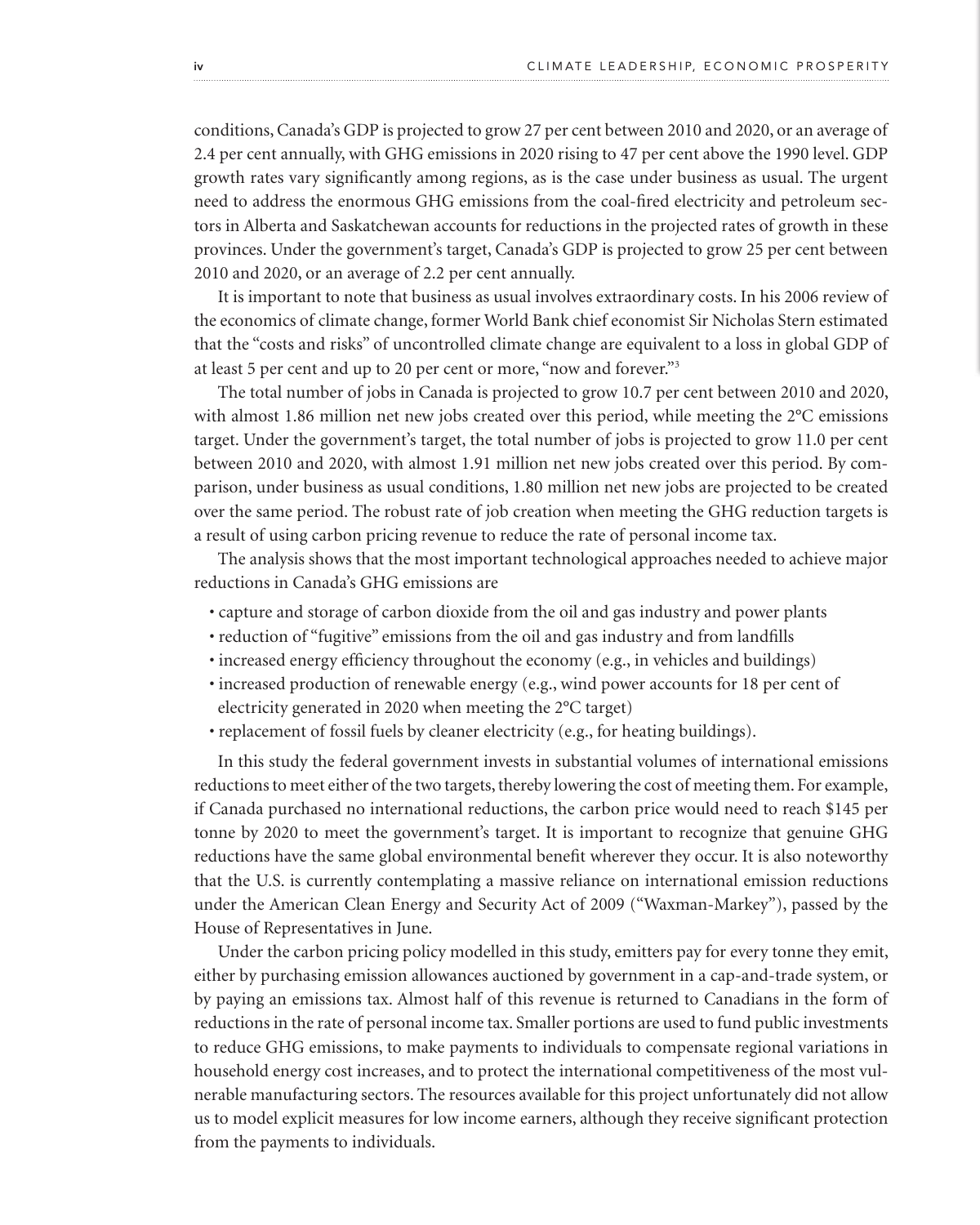## Introduction

There is now a broad scientific consensus that more than 2°C of average global warming above the pre-industrial level would constitute a dangerous level of climate change. The Intergovernmental Panel on Climate Change, the warming above the pre-industrial level would constitute a dangerous level of climate change. The Intergovernmental Panel on Climate Change, the world's leading climate science body, has shown that to have a chance of not exceeding house gases (GHGs) to 25–40 per cent below the 1990 level by 2020, if they are to make a fair contribution to the necessary cuts in global emissions.

c l i m at e c a n d e a n d e r s h i p, i m at e r s a n d c l i m at e c o n o m i c e r o m i c e r o r o

In Canada, achieving emission reductions on this scale is a major national task: it means that a decade from now we need to be well on the way to a transformation in the ways we produce and use energy. It is critical that we understand the policies needed to get there because the business as usual scenario of uncontrolled global warming will involve extraordinary costs for people, the environment and the economy.

The Government of Canada's current GHG target of 20 per cent below the 2006 level by 2020 is a much more modest reduction of just three percent relative to the 1990 level.<sup>4</sup> However, as it is the government's current commitment, it is important to understand what policies would be needed to achieve this target.

The Pembina Institute and the David Suzuki Foundation therefore commissioned the leading economic modelling firm M.K. Jaccard and Associates Inc. (MKJA) to conduct an in-depth study of federal and provincial government policies to allow Canada to meet one of two GHG targets:

- a "2°C target" of 25 per cent below the 1990 level by 2020, based on the science outlined above
- the federal government's current target of three per cent below the 1990 level by 2020

There is now a broad scientific consensus that more than 2°C of average global warming above the pre-industrial level would constitute a dangerous level of climate change.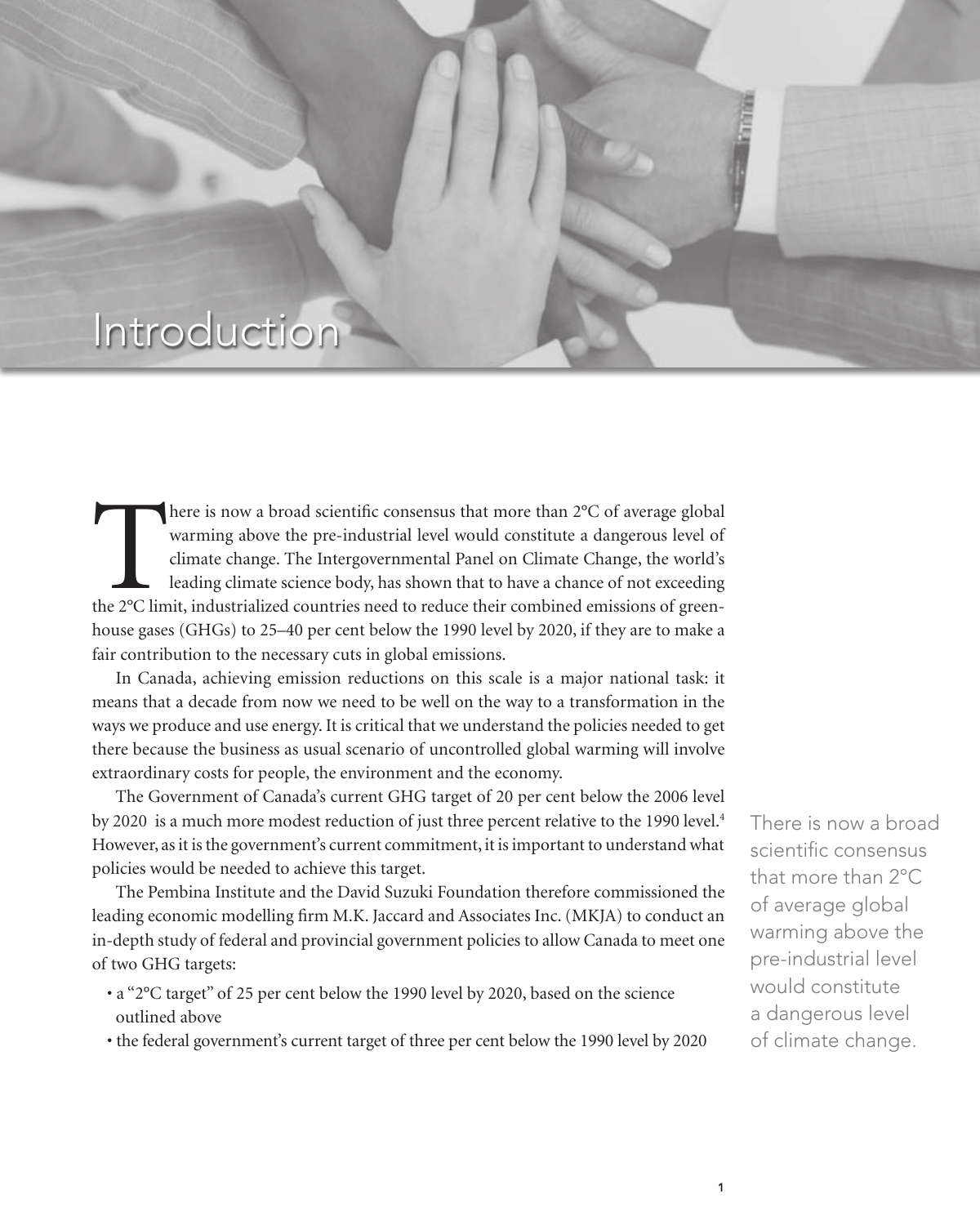The two packages of policies that we chose to model, one for each target, reflect the expert consensus that an effective and economically efficient national plan to achieve substantial GHG reductions must combine

- a policy that puts a significant price on GHG emissions (a "carbon price") broadly across the economy – this can be a cap-and-trade system or an emissions tax
- complementary regulations and public investments to expand green infrastructure and the use of clean technology.

Our policy packages also address several commonly expressed concerns by using revenue from carbon pricing to compensate disproportionate increases in household energy costs in targeted regions, limit inter-regional financial flows, and protect the international competitiveness of vulnerable manufacturing sectors. In addition, domestic action is complemented by significant government investments in international emission reductions to meet either target.

The study uses two economic models known as CIMS and R-GEEM. CIMS contains a detailed database of technologies relevant to GHG emissions, and simulates firms' and individuals' choices of technologies based on studies of real-world behaviour. CIMS has been widely used by the governments of Canada, Alberta and other provinces. R-GEEM is used to study "macroeconomic" quantities such as GDP and employment.

This summary report presents the most significant findings from the study; the full technical report by MKJA is available separately.<sup>5</sup> We also published preliminary results for the 2°C target only in December 2008.<sup>6</sup> The final study described here takes account of the extra year's delay in initiating policies, and adds: new public investment programs; regional results; details of the contribution of individual policies and technologies; refinements to the economic models; and the federal government's target.

Section 1 presents key projected economic effects of meeting the targets. Section 2 describes in more detail the federal and provincial policies required to meet the targets. Section 3 outlines what climate science indicates is necessary in setting Canadian and international GHG targets.

Our policy packages also address several commonly expressed concerns by using revenue from carbon pricing to compensate disproportionate increases in household energy costs in targeted regions, limit interregional financial flows, and protect the international competitiveness of vulnerable manufacturing sectors.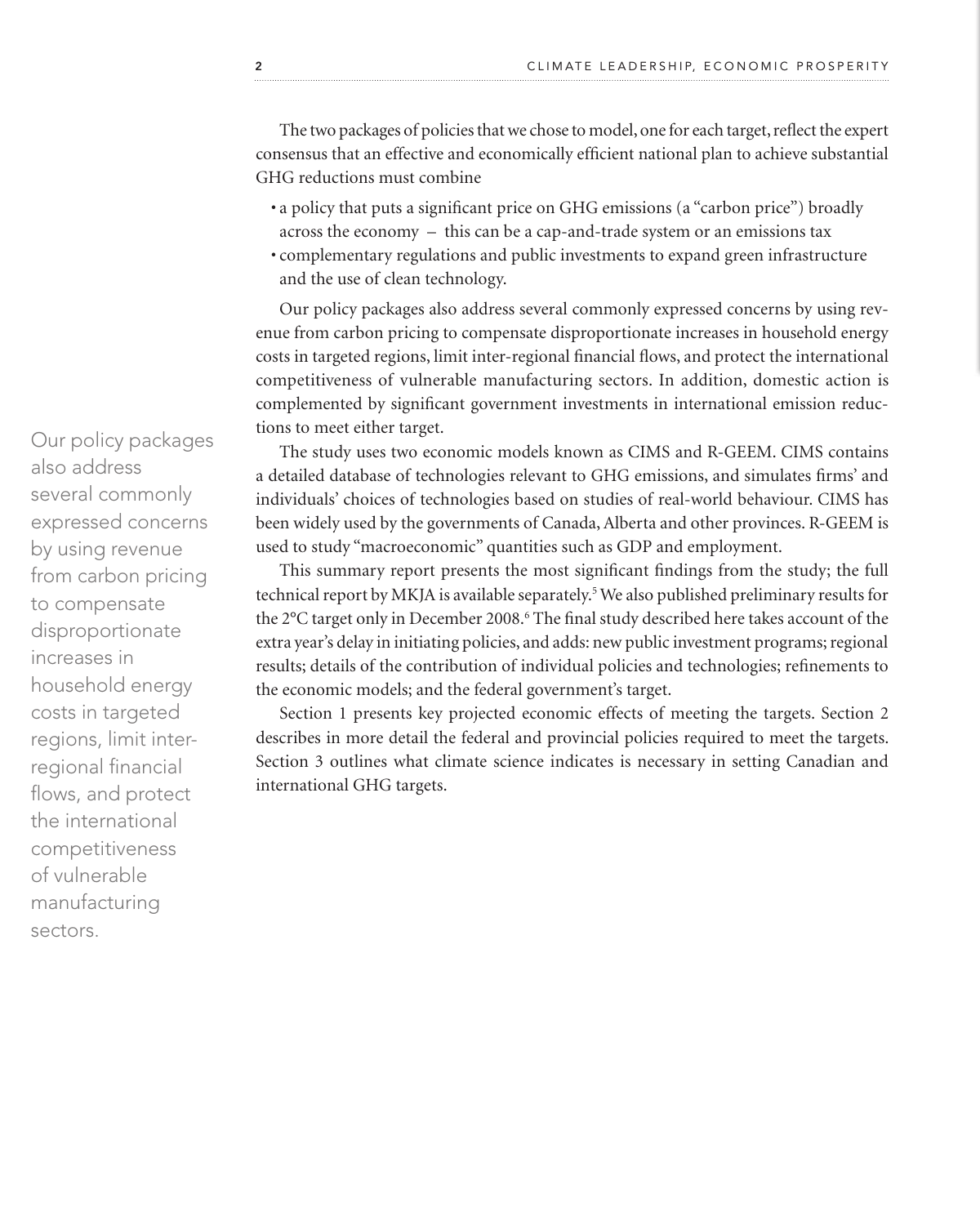# 1. Economic Modelling Results

c l i m at e r s h i p, i m at e c a n d c a n d c a n a d i a n m i n i n i n o m i c p e r o m i c e r o s p

The analysis by M.K. Jaccard and Associates shows that with strong federal and provincial government policies, Canada can meet the 2°C emissions target in 2020 and still have a strong growing economy, a quality of life hig provincial government policies, Canada can meet the 2°C emissions target in 2020 and still have a strong growing economy, a quality of life higher than Canadians enjoy today, and continued steady job creation across the country. economy, combined with strong complementary regulations and public investments, will enable Canada to reduce its net<sup>7</sup> emissions to 25 per cent below the 1990 level by 2020. We assume the carbon price starts at \$50 per tonne<sup>8</sup> in 2010; it then needs to rise to \$125 per tonne by 2015 and \$200 per tonne by 2020. (The anticipated carbon price also affects decisions taken earlier; in the analysis the price continues to rise after 2020.)

The analysis also shows that the federal government needs to implement far stronger policies than it has proposed to date, even to meet its current target to reduce Canada's emissions to three per cent below the 1990 level by 2020. The analysis of the government's target assumes complementary regulations and public investments that are, for the most part, equally strong as for the 2°C target. Despite this, to meet the government's target, a carbon price starting at \$40 per tonne in 2011 needs to rise to \$67 per tonne by 2015 and \$100 per tonne by 2020.

In this study the federal government purchases international emission reductions to meet both targets (see Section 1.4). If Canada purchased fewer or no international reductions, the carbon prices would need to be higher to compensate. For example, to meet the government's target with no use of international reductions, the carbon price would need to reach \$145 per tonne by 2020.

It should be noted that the starting point for the analysis is a business as usual scenario that is merely one plausible view of a future in which governments do not implement policies to cut emissions. If the business as usual scenario were changed, the rates of economic and employment growth reported below would also change, both for the business as usual scenario and the scenarios in which the GHG targets are met.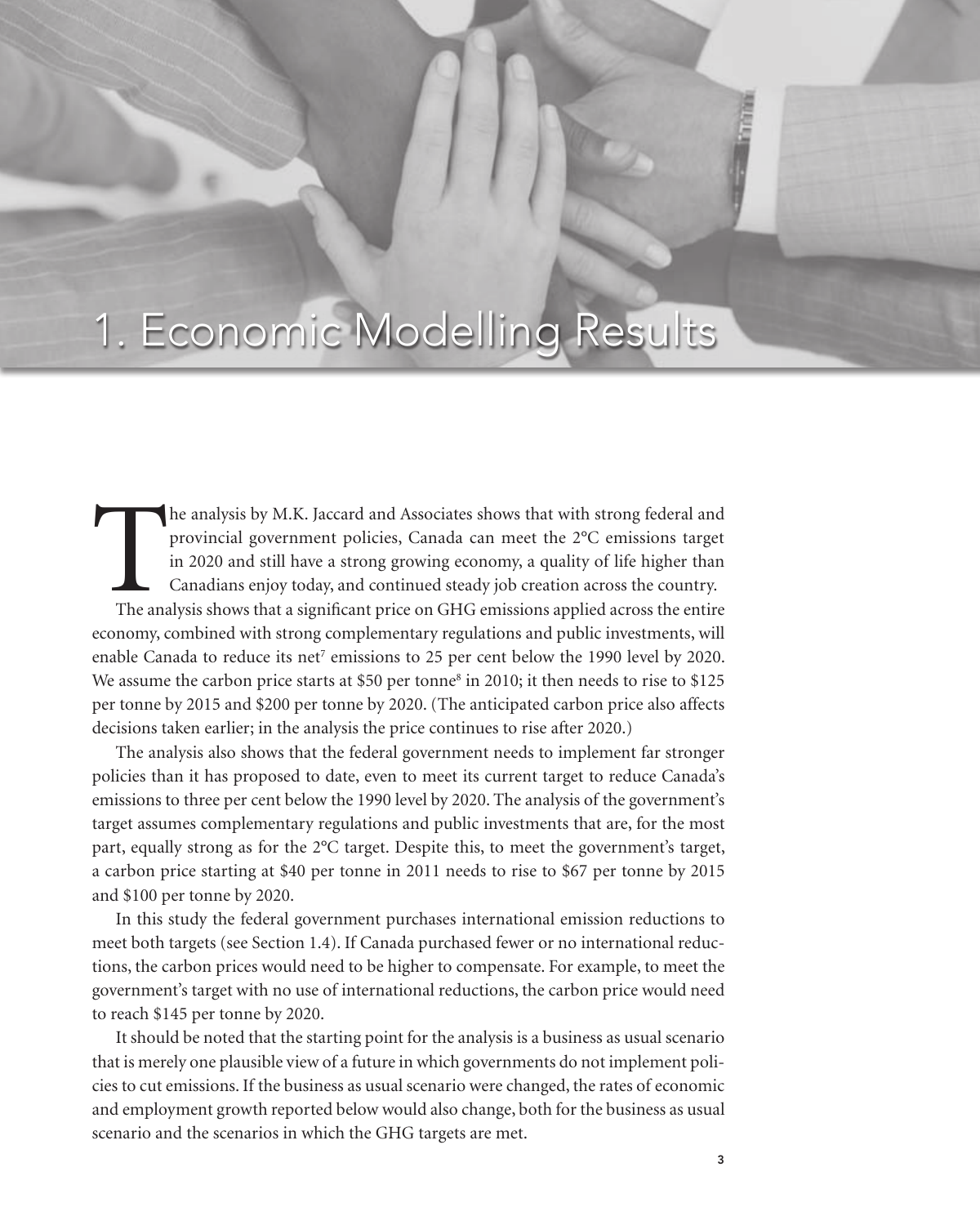### 1.1 Continued economic growth

The analysis shows that Canada's economy is projected to continue growing steadily under the policies needed to meet the 2°C target. With the implementation of our policy package, Canada's GDP is projected to grow 23 per cent between 2010 and 2020, or an average of 2.1 per cent annually, while meeting the 2°C emisssions target. By comparison, under business as usual conditions, Canada's GDP is projected to grow 27 per cent between 2010 and 2020, or an average of 2.4 per cent annually, with GHG emissions in 2020 rising to 47 per cent above the 1990 level. This means that when meeting the 2°C target, Canada's economy in 2020 is 3.2 per cent smaller than under business as usual.

It is important to reiterate that business as usual is very far from cost-free. In his 2006 review of the economics of climate change, former World Bank chief economist Sir Nicholas Stern estimated that the "costs and risks" of uncontrolled climate change are equivalent to a loss in global GDP of at least 5 per cent and up to 20 per cent or more, "now and forever."<sup>9</sup> Governments and business organizations agree that business as usual is not an option when it comes to GHG emissions. Even those reluctant to take action generally acknowledge that Canada must at least follow the U.S. on climate policy.

#### GDP results, 2°C target

|                                                                                    | BC   | AB                | <b>SK</b> | <b>MB</b> | ON   | QC             | ATL <sup>10</sup> | <b>CANADA</b> |
|------------------------------------------------------------------------------------|------|-------------------|-----------|-----------|------|----------------|-------------------|---------------|
| GDP growth 2010–20                                                                 | 24%  | 38%               | 16%       | 22\%      | 21\% | $14\%$         | 30%               | 23%           |
| Average GDP growth per year                                                        | 2.2% | $3.3\%$ 1.5% 2.0% |           |           | 1.9% | $1.3\%$        | $2.7\%$           | $2.1\%$       |
| GDP in 2020, relative to business $-4.8\%$ $-12.1\%$ $-7.5\%$ $+2.1\%$<br>as usual |      |                   |           |           |      | $0.0\% -1.3\%$ | $-1.9\%$          | $-3.2\%$      |

Growth rates vary significantly among regions, as is the case under business as usual. The urgent need to address the enormous GHG emissions from the coal-fired electricity and petroleum sectors in Alberta and Saskatchewan accounts for the reductions in the projected rates of growth in these provinces. There is, however, continued expansion of oil sands operations in Alberta, but it occurs with large-scale use of carbon capture and storage. It should also be noted that Alberta's per capita GDP continues to be much higher than that of any other region, and Saskatchewan's per capita GDP stays close to the Canadian average.

#### GDP per capita in 2020 (2005 dollars), 2°C target

| <b>BC</b> | <b>AB</b> | <b>SK</b> | <b>MB</b> | ON       | <b>QC</b> | <b>ATL</b> | <b>CANADA</b> |
|-----------|-----------|-----------|-----------|----------|-----------|------------|---------------|
| \$42,400  | \$65,200  | \$45,100  | \$42,200  | \$47,100 | \$39,500  | \$39,300   | \$45,900      |

Under the policies modelled all economic sectors experience an increase in output between 2005 and 2020, except for petroleum refining and natural gas extraction.

The analysis of the federal government's target for 2020 shows that Canada's economy would continue to grow only slightly more quickly than under the 2°C target. With the implementation of our policy package, Canada's GDP is projected to grow 25 per cent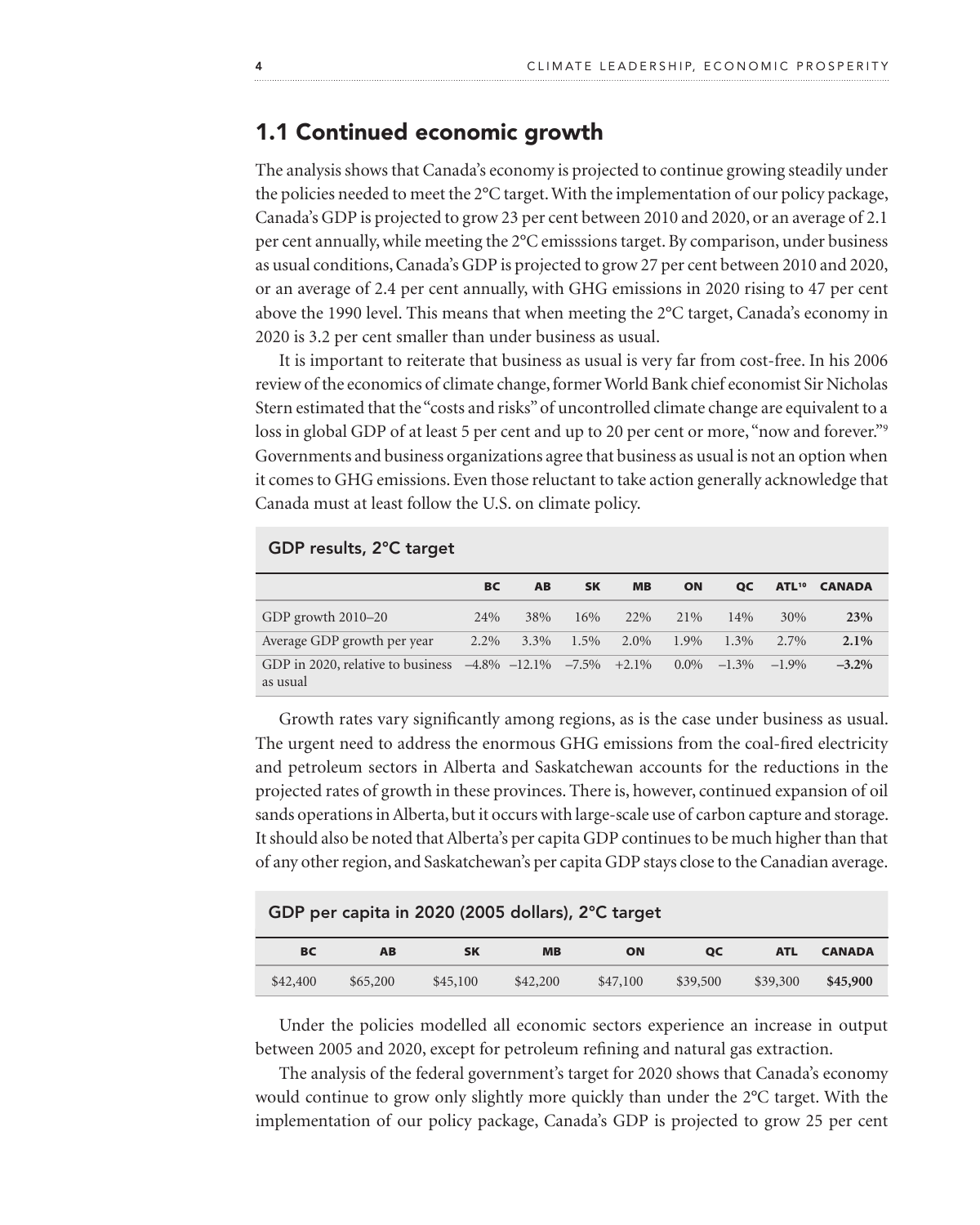between 2010 and 2020, or an average of 2.2 per cent annually. This means that when meeting the government's target, Canada's economy in 2020 is 1.5 per cent smaller than under business as usual. At the regional level, Alberta has faster growth under the government's target, with more rapid oil sands development and less use of expensive carbon capture, relative to the 2°C target. However, petroleum refining and natural gas extraction still experience an absolute decline in output under the government's target.

|                                               | <b>BC</b> | AB   | <b>SK</b> | <b>MB</b> | ON                                  | <b>QC</b> | <b>ATL</b> | <b>CANADA</b> |
|-----------------------------------------------|-----------|------|-----------|-----------|-------------------------------------|-----------|------------|---------------|
| GDP growth 2010–20                            | 27%       | 44%  | 22%       | 22%       | $22\%$                              | 15%       | 33%        | 25%           |
| Average GDP growth per year                   | 2.4%      | 3.7% | 2.0%      | 2.0%      | 2.0%                                | $1.4\%$   | $2.9\%$    | 2.2%          |
| GDP in 2020, relative to<br>business as usual | $-2.5\%$  |      |           |           | $-8.5\%$ $-2.8\%$ $+2.1\%$ $+0.9\%$ | $-0.3\%$  | $-0.1\%$   | $-1.5%$       |

#### GDP results, government target

### 1.2 Continued employment growth

Substantial employment growth continues in all regions and nearly all sectors of the Canadian economy under the policies needed to meet the 2°C target. With the implementation of our policy package, Canada's total number of jobs is projected to grow 10.7 per cent between 2010 and 2020. In absolute terms, almost 1.86 million net new jobs are created over this period while meeting the 2°C emissions target. By comparison, under business as usual conditions, 1.80 million net new jobs are projected to be created between 2010 and 2020. This means that when meeting the 2°C target, Canada's net job creation by 2020 is essentially the same as under business as usual. This is a result of using carbon pricing revenue to reduce the rate of personal income tax, which provides a boost to job creation (see Section 1.6).

|                                                             | <b>BC</b> | AB       | <b>SK</b> | <b>MB</b> | ON               | QC       | <b>ATL</b> | <b>CANADA</b> |
|-------------------------------------------------------------|-----------|----------|-----------|-----------|------------------|----------|------------|---------------|
| Increase in number<br>of jobs, $2010-20$                    | $11\%$    | 6%       | 8%        | 9%        | 16%              | 7%       | 3%         | 11%           |
| Number of net new<br>jobs, 2010–20                          | 253,000   | 133,000  | 43,000    |           | 58,000 1,052,000 | 281,000  | 37,000     | 1,857,000     |
| Number of jobs<br>in 2020, relative to<br>business as usual | $+0.2\%$  | $-3.1\%$ | $-0.8\%$  | $+1.4%$   | $+1.0\%$         | $+1.0\%$ | $-0.2\%$   | $+0.3\%$      |

#### Employment results, 2°C target

The analysis of the federal government's target for 2020 shows that employment would again grow at essentially the same rate as under business as usual. With the implementation of our policy package, Canada's total number of jobs is projected to grow 11.0 per cent between 2010 and 2020. In absolute terms, almost 1.91 million net new jobs are created over this period while meeting the government's GHG reduction target.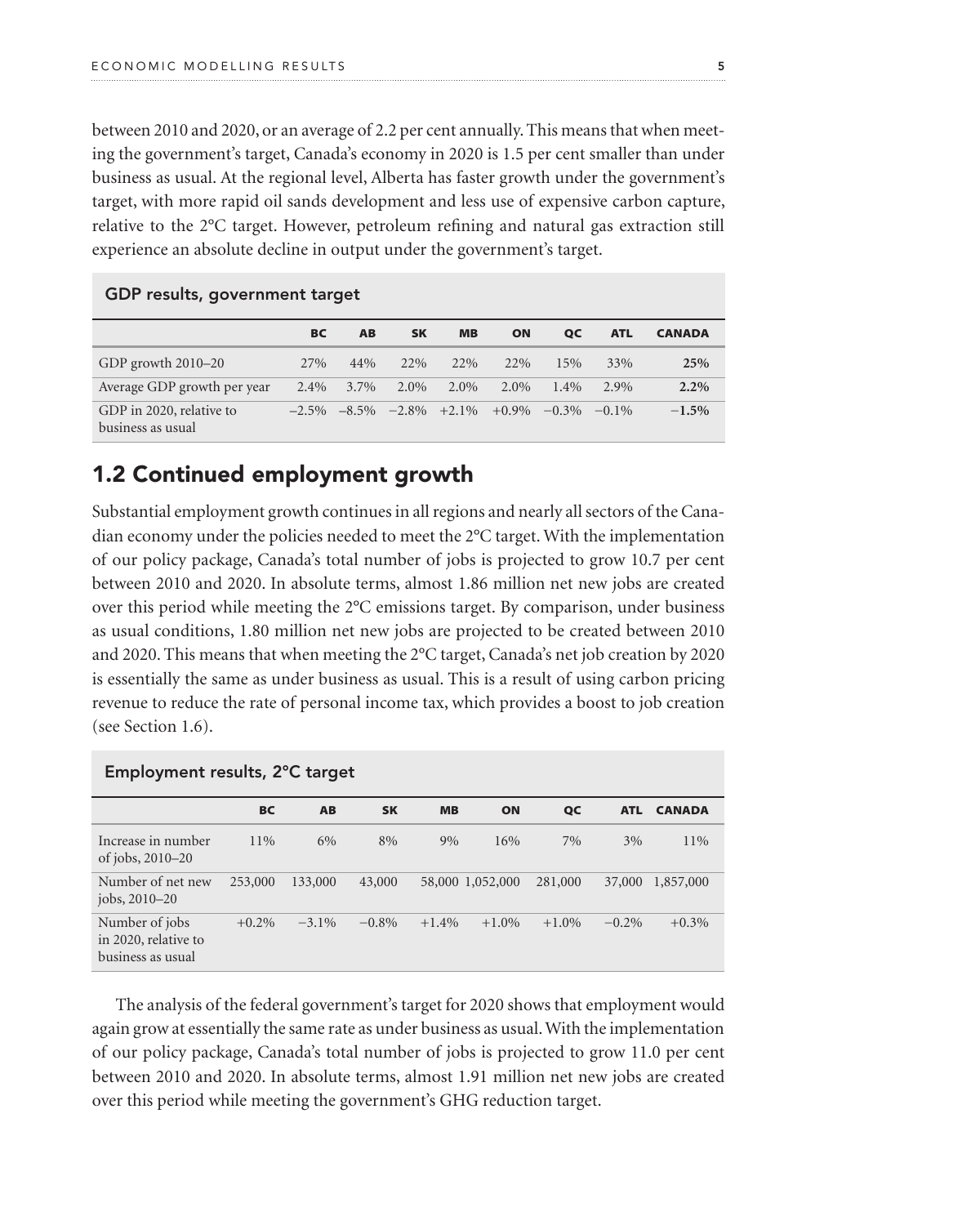|                                                             | <b>BC</b> | <b>AB</b>       | <b>SK</b> | <b>MB</b> | ON        | <b>QC</b> | <b>ATL</b> | <b>CANADA</b> |
|-------------------------------------------------------------|-----------|-----------------|-----------|-----------|-----------|-----------|------------|---------------|
| Increase in number<br>of jobs, $2010-20$                    | $11\%$    | 8%              | 10%       | 9%        | 16%       | 7%        | 3%         | 11%           |
| Number of net new<br>jobs, 2010–20                          |           | 264,000 163,000 | 49,000    | 58,000    | 1,049,000 | 282,000   | 40,000     | 1,906,000     |
| Number of jobs<br>in 2020, relative to<br>business as usual | $+0.6\%$  | $-1.7\%$        | $+0.3\%$  | $+1.4%$   | $+0.9\%$  | $+1.0%$   | $0.0\%$    | $+0.5\%$      |

#### Employment results, government target

#### 1.3 Key emission reduction opportunities

This study reveals the key technological approaches needed to achieve major reductions in Canada's GHG emissions. The most important of these are

- capture and storage of carbon dioxide from the oil and gas industry and power plants
- reduction of "fugitive" emissions from the oil and gas industry and from landfills
- increased energy efficiency throughout the economy (e.g., in vehicles and buildings)
- increased production of renewable energy (e.g., wind power accounts for 18 per cent of electricity generated in 2020 when meeting either of the two targets, compared to less than two per cent now)
- replacement of fossil fuels by cleaner electricity (e.g., for heating buildings).

In the full technical report, tables 26 and 42 show the volume of emission reductions obtained from each of these key technological approaches when meeting each of the two targets; the appendix entitled "Technology Penetration in CIMS" shows the increasing market shares of specific technologies like wind power, public transit or heat pumps between 2010 and 2020.

Besides the price on GHG emissions, our policy packages include a series of regulations in areas where overall economic costs are expected to be lower when using mandatory measures rather than carbon pricing alone. For instance, substantial emission reductions are achieved through regulations to require the capture of methane, a potent GHG, from landfills. In our analysis, this simple yet effective measure eliminates the vast majority of Canada's landfill emissions.

Another example is tailpipe GHG regulations to accelerate the application of fuel efficient vehicle technology in the cars Canadians drive. As a result, Canadians will experience a considerable reduction in the amount of money they spend on personal transportation. In this analysis, under the 2°C target, by 2020 Canadians pay \$6.7 billion less each year for personal transportation compared to business as usual, despite fuel prices being higher under our policy package. Under the government's target, the figure is \$6.5 billion. (This is also due in part to greater use of public transit and shorter commutes.)

The complete set of regulations and public investments is outlined in Section 2. In the full technical report, table 54 shows the volume of emission reductions attributable to each individual regulation or investment when meeting each of the two emissions targets.

**Substantial** employment growth continues in all regions and nearly all sectors of the Canadian economy under the policies needed to meet the 2°C target.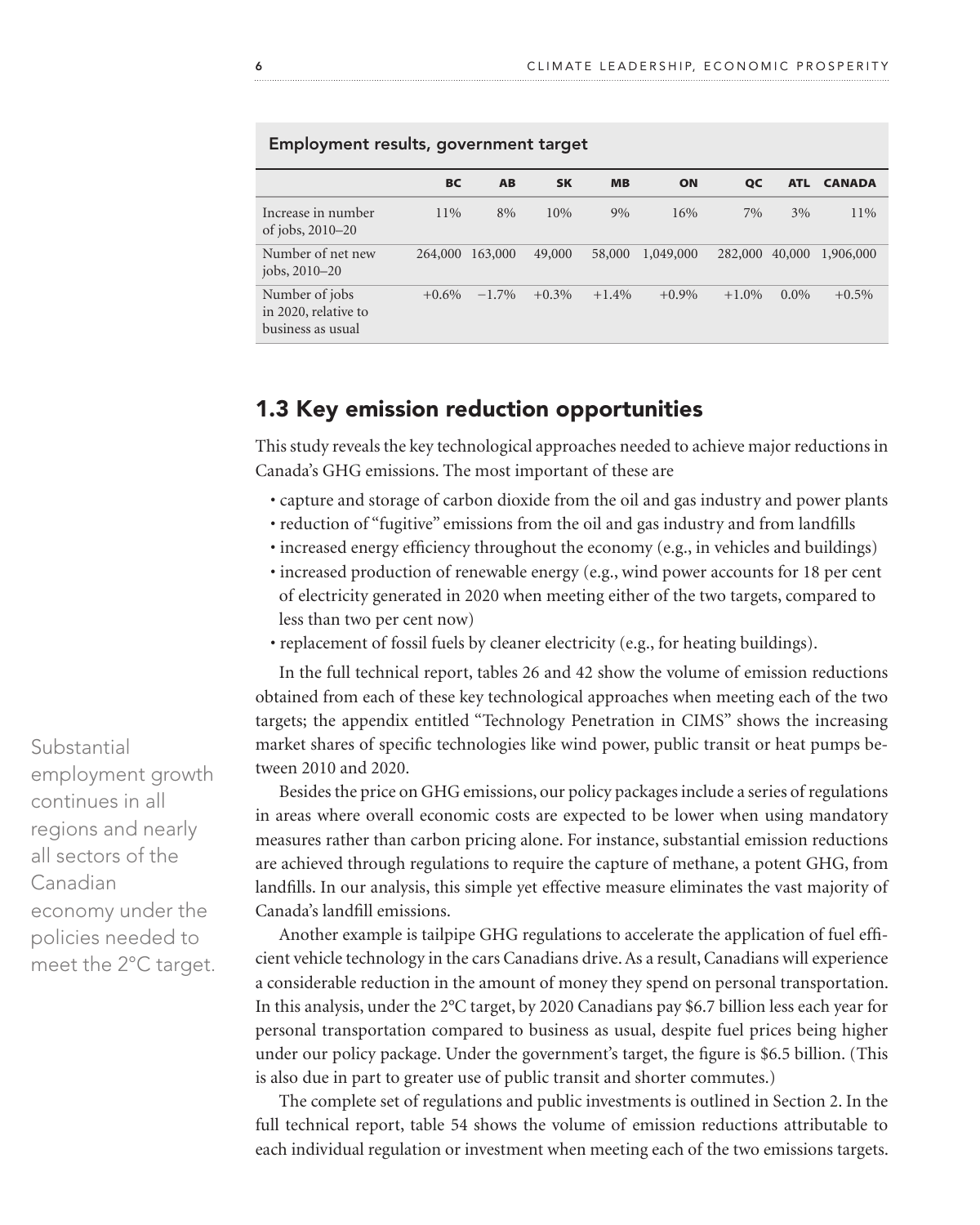#### 1.4 International emission reduction opportunities

Investments by the federal government in emission reduction projects in less wealthy countries can help lower the cost of meeting a national GHG target, while simultaneously helping those countries address climate change. This can be done through the purchase of international emission credits, such as those currently available under the UN's Clean Development Mechanism.

In this study the federal government purchases 80 million tonnes $11$  of international reductions annually by 2020 to meet the 2°C target. This means that Canada's *domestic* GHG emissions are reduced to 11 per cent below the 1990 level in 2020, with international reductions used to achieve the remainder of the 25 per cent target. In our analysis the government purchases 56 million tonnes of international reductions annually by 2020 to meet its own current target, which means Canada's domestic emissions are reduced to eight per cent above the 1990 level. Looked at another way, international reductions close one-fifth of the gap between business as usual and the target, for both targets.

To ensure Canada is acquiring credits that are of high environmental quality and represent real emission reductions,<sup>12</sup> we have assumed a relatively high price for them: \$75 per tonne by 2020 for the 2°C target and \$50 by 2020 for the government's target. These prices are nonetheless lower than the cost of additional domestic emisssion reductions, as indicated by the domestic carbon price.

The significant reliance on international reductions to meet either target by 2020 is a consequence of the longstanding failure by Canada to take serious action to control its GHG emissions since first committing to do so nearly two decades ago. However, we believe that the responsible solution is not to weaken Canada's targets but rather to recognize that genuine GHG reductions have the same global environmental benefit wherever they occur, and that in the near term Canada can cost-effectively take responsibility for its past domestic failures through international investments. These investments can also create opportunities for Canadian exporters of clean technologies.

It is noteworthy that the U.S. is currently contemplating a massive use of international emission reductions to meet its GHG targets. The American Clean Energy and Security Act of 2009 ("Waxman-Markey"), passed by the House of Representatives in June, mandates the U.S. government to invest, by 2020, in a volume of emission reductions in developing countries equivalent to 12 per cent of U.S. emissions in 1990.<sup>13</sup>

#### 1.5 International competitiveness

This study examined two different scenarios under which Canada could achieve either emissions target in 2020. In the first scenario, "OECD acts together," Canada's OECD trading partners implement GHG emission reduction policies at least as strong as Canada's. If Canada's major trading partners implement similar policies, their costs of production will change by a similar amount to Canada's, reducing the likelihood that customers of Canadian goods will replace their purchases with foreign equivalents.

In the second scenario, "Canada goes further," other OECD countries (including the U.S.) do implement a price on GHG emissions, but Canada's GHG reduction policies are To ensure Canada is acquiring credits that are of high environmental quality and represent real emission reductions, we have assumed a relatively high price for them: \$75 per tonne by 2020 for the 2°C target and \$50 by 2020 for the government's target.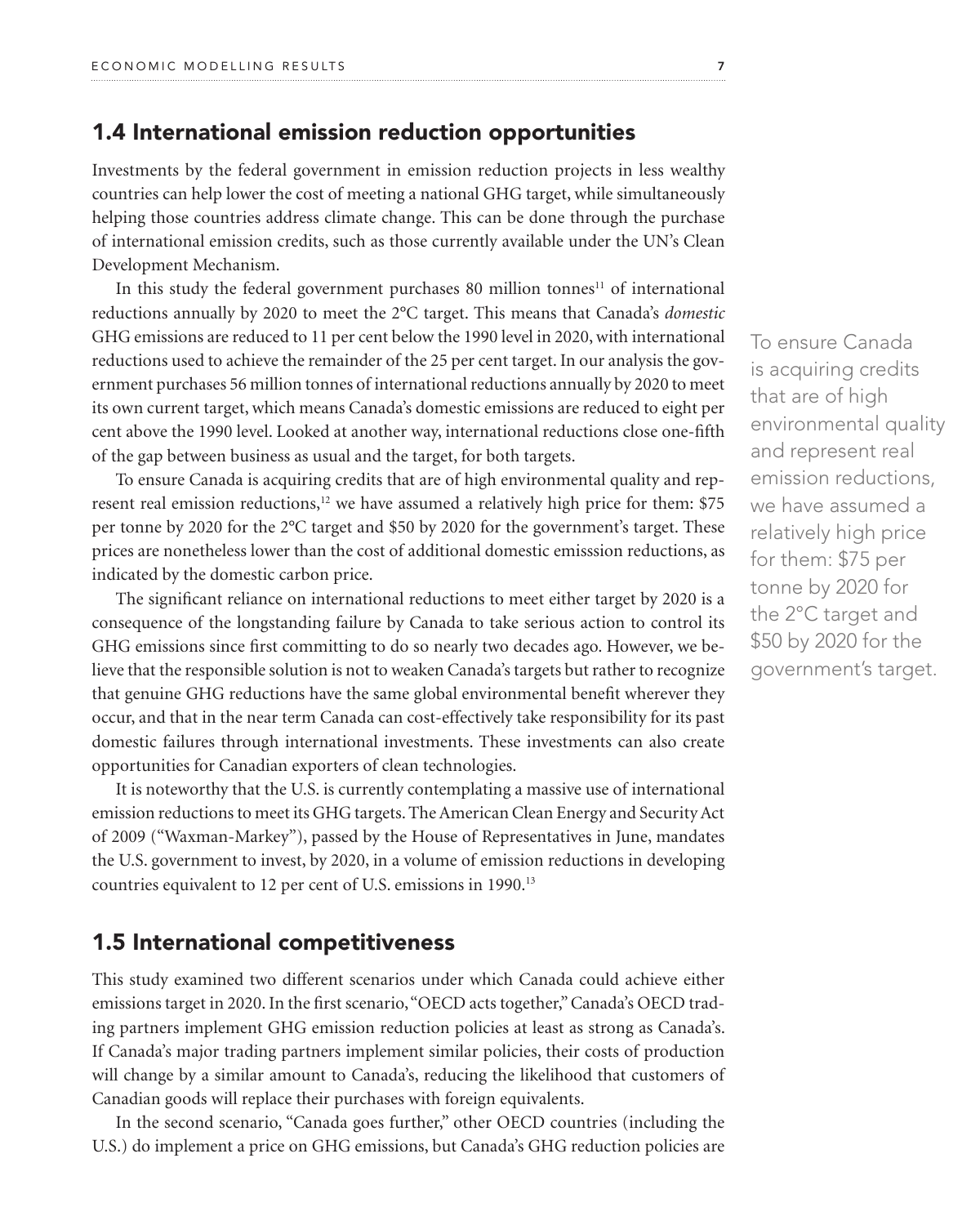sufficiently stronger that the country can be considered to be "acting alone." In this scenario the analysis shows some shifting of GHG-intensive activities to other jurisdictions. However, we ensure that no manufacturing sector experiences a decline in output relative to 2008 levels by returning some carbon pricing revenue to producers in proportion to production levels. With the 2°C target, the industrial minerals and metal smelting sectors receive this protection; while with the government's target only the metal smelting sector needs to be protected.

In both international scenarios, developing countries such as China, India and Brazil are assumed to have considerably less stringent GHG reduction policies than OECD countries between now and 2020.

It is noteworthy that the carbon prices required in our analysis to meet either the 2°C target or the government's target are much higher than those currently expected in the U.S. The Waxman-Markey bill (see Section 1.4) is projected to generate a carbon price of just US\$16–32 per tonne<sup>14</sup> by 2020.<sup>15, 16</sup> Accordingly, we have chosen to present results in this summary report only for the "Canada goes further" scenario. Results for "OECD acts together" can be found in the full technical report. The differences in results between the two scenarios are generally small, with the notable exception of the two manufacturing sectors mentioned above. Under "OECD acts together," these sectors do not need to receive any carbon pricing revenue to avoid a decline in output.

Since the models we have used do not contain an explicit representation of the U.S. economy, the conclusions regarding trade effects should be treated with caution. However, the results in Sections 1.2 and 1.3 above do lend support to the notion that Canada can feasibly implement much stronger GHG reduction policies than the U.S. This study shows that Canada must do so whether it is aiming for the government's target or a more ambitious one.

### 1.6 Revenue from carbon pricing

Under the carbon pricing policy modelled in this study, emitters would have to pay for every tonne they emit, either by purchasing emission allowances auctioned by government in a cap-and-trade system, or by paying an emissions tax. This would generate considerable government revenue. The analysis shows that the revenue from carbon pricing would be more than \$70 billion per year by 2020 under the 2°C target, and over \$45 billion per year by 2020 under the government's target.

It is important to note that in our approach, almost half of this revenue is returned to Canadians in the form of reductions in the rate of personal income tax, which provides a boost to job creation and take-home pay. Smaller portions are used to fund public investments to reduce GHG emissions, to make payments to individuals to compensate regional variations in household energy cost increases, and to protect the international competitiveness of the most vulnerable manufacturing sectors (see Section 1.5).

We ensure that no manufacturing sector experiences a decline in output relative to 2008 levels by returning some carbon pricing revenue to producers in proportion to production levels.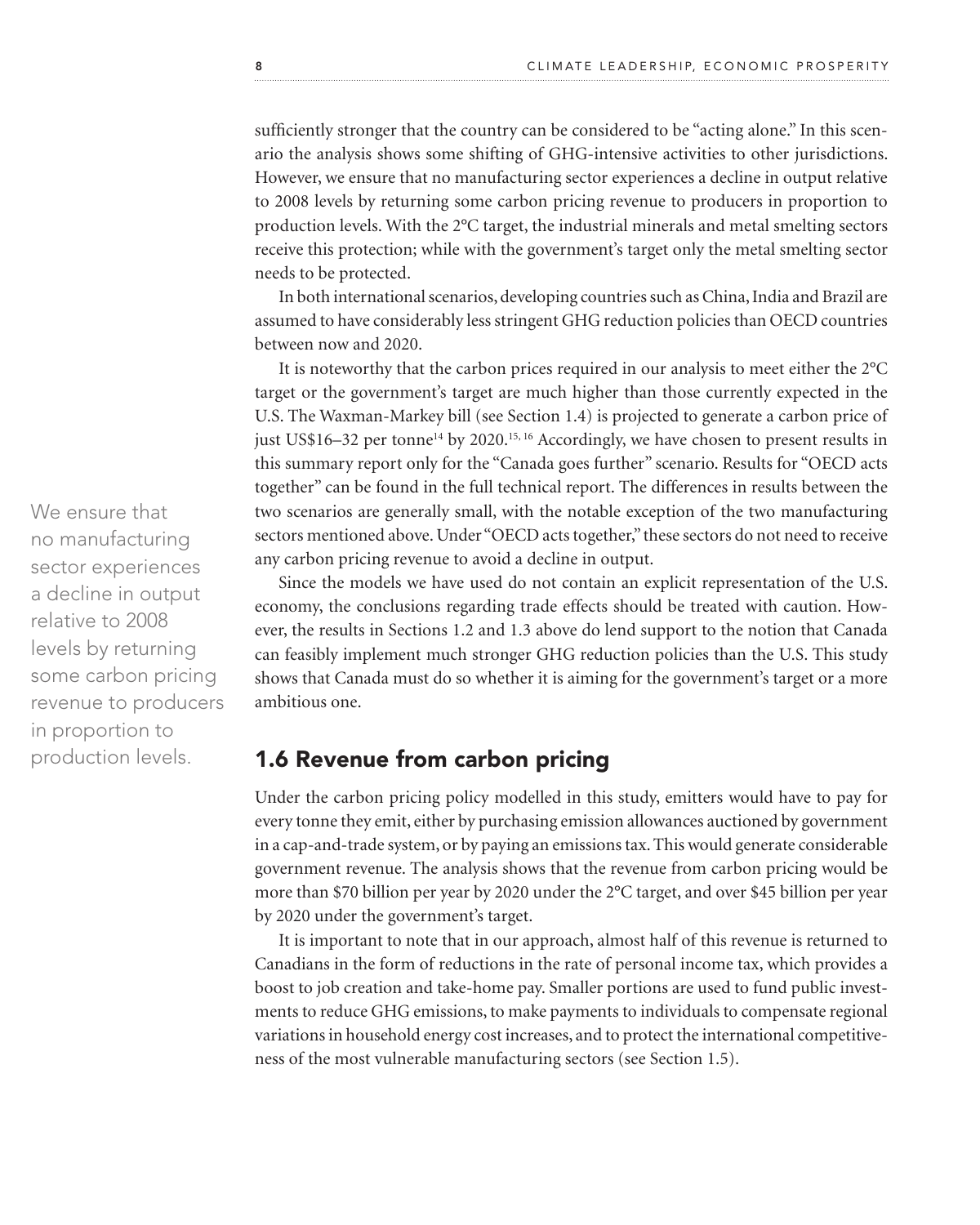|                                                                                                                                | <b>2°C TARGET</b> | <b>GOVERNMENT</b><br><b>TARGET</b> |
|--------------------------------------------------------------------------------------------------------------------------------|-------------------|------------------------------------|
| Investments in domestic emission reductions                                                                                    | \$10.1 billion    | \$9.4 billion                      |
| Investments in international emission reductions                                                                               | \$6.0 billion     | \$2.8 billion                      |
| Payments to individuals to compensate regional<br>variations in household energy cost increases                                | \$7.1 billion     | \$4.5 billion                      |
| Payments to targeted manufacturing sectors to<br>ensure there are no absolute declines in output                               | \$1.8 billion     | \$0.1 billion                      |
| Expenditure to maintain public services and<br>government transfers to households at business as<br>usual levels <sup>17</sup> | \$13.7 billion    | \$7.5 billion                      |
| Reduction in the rate of personal income tax                                                                                   | \$33.2 billion    | \$21.2 billion                     |
| Total                                                                                                                          | \$71.9 billion    | \$45.5 billion                     |

#### Use of carbon pricing revenue, 2020 (2005 dollars)

The payments to individuals fully compensate the projected increases in household energy costs relative to business as usual, which are considerably higher in regions like Alberta and Saskatchewan because they rely most heavily on fossil fuels. The payments also serve to limit the net outflows of carbon pricing revenue from those regions. Payment of a fixed amount per person provides compensation without diluting the incentive to conserve energy, and provides significant protection for low income earners.

#### Payments to individuals to compensate projected increases in household energy costs, per person in 2020

|                         | <b>BC</b> | <b>AB</b> | <b>SK</b>                  | <b>MB</b> | <b>ON</b> |            | <b>OC ATL CANADA<sup>18</sup></b> |
|-------------------------|-----------|-----------|----------------------------|-----------|-----------|------------|-----------------------------------|
| 2 <sup>o</sup> C target |           |           | \$68 \$940 \$737 \$42 \$93 |           |           | \$30 \$196 | \$191                             |
| Government target       |           |           | \$38 \$501 \$372 \$22      |           | \$57      | \$21 \$154 | \$109                             |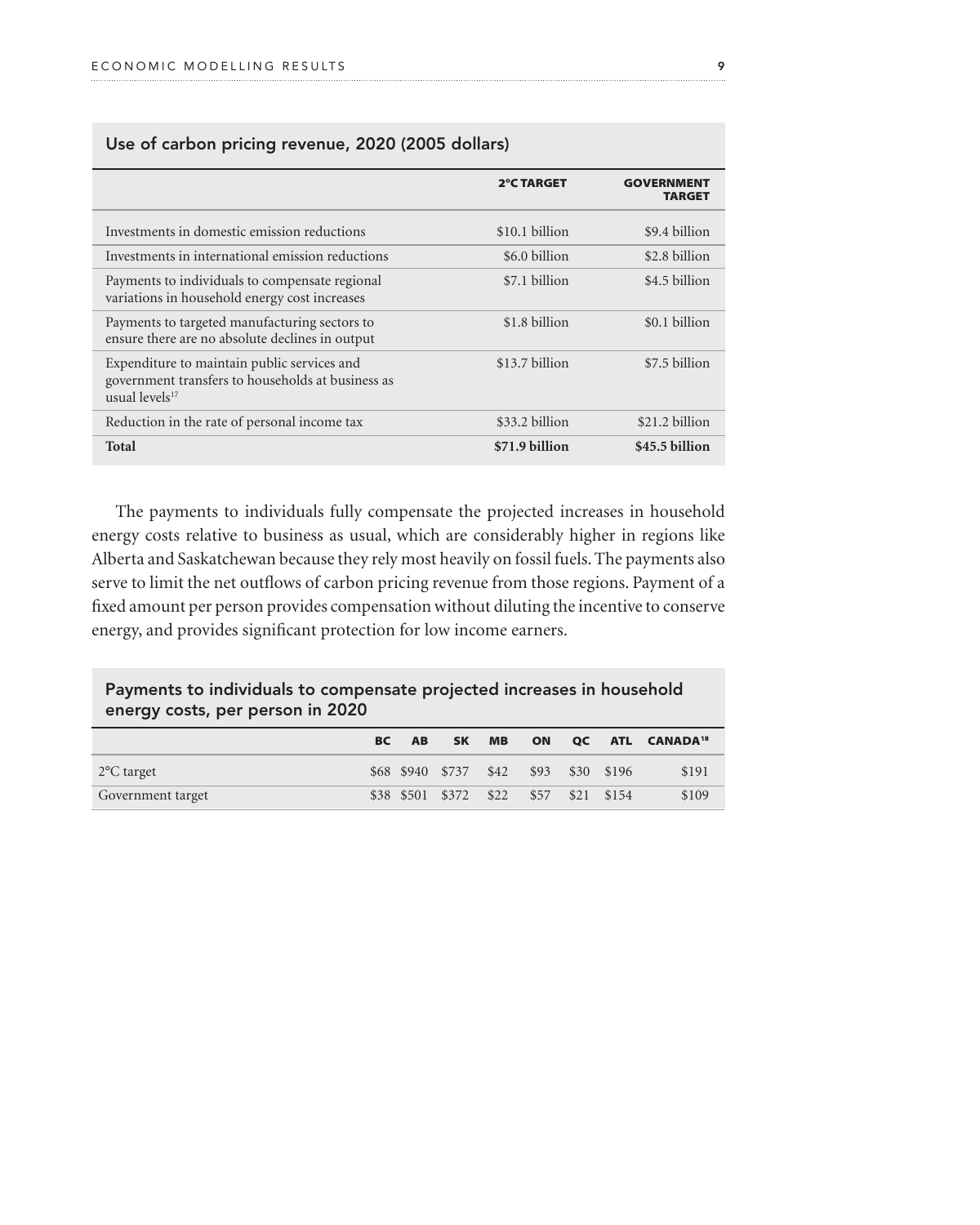# 2. Federal and provincial government policies required

10 c l i m at e a d e r s h i p, E c o n o m i c p e r o m i c p e r o m i c p e r o m i c p e r o m i c p e r

- There is a strong consensus among experts that an effective and economically efficient national plan to achieve substantial GHG reductions must combine . a policy that puts a significant price on GHG emissions broadly acro efficient national plan to achieve substantial GHG reductions must combine
	- a policy that puts a significant price on GHG emissions broadly across the economy – this can be a cap-and-trade system or an emissions tax
	- regulations and public investments in sectors where the response to the emissions price is hampered by market barriers or market failures, or where it is administratively difficult to implement emissions pricing
	- measures to protect people on low incomes from increases in energy costs
	- measures to protect industry sectors where a significant portion of production and associated emissions would otherwise relocate to countries with weaker policies.19

We believe there is also a need for

• regulations and/or public investments to stimulate more rapid emission reductions during the transitional period when the emissions price is rising to the necessary  $level.<sup>20</sup>$ 

The packages of policies that we modelled were designed to meet all of these criteria. The resources available for this project unfortunately did not allow us to model explicit measures for low income earners, although they receive significant protection from the fixed payments to individuals to compensate household energy cost increases.

In the following table we provide a complete list of the policies modelled, with brief rationales for each one. Except where noted, all of the policies start in 2011. In part this reflects lead times for implemention, and in part the fact that the CIMS model uses fixed five-year periods for investments, with the next such period being 2011–2015. Carbon pricing is an exception: given the urgency of initiating progress towards the 2°C target, the carbon price is announced and immediately implemented at the beginning of 2010. For the government's target, the carbon price is announced at the beginning of 2010 but only implemented starting in 2011.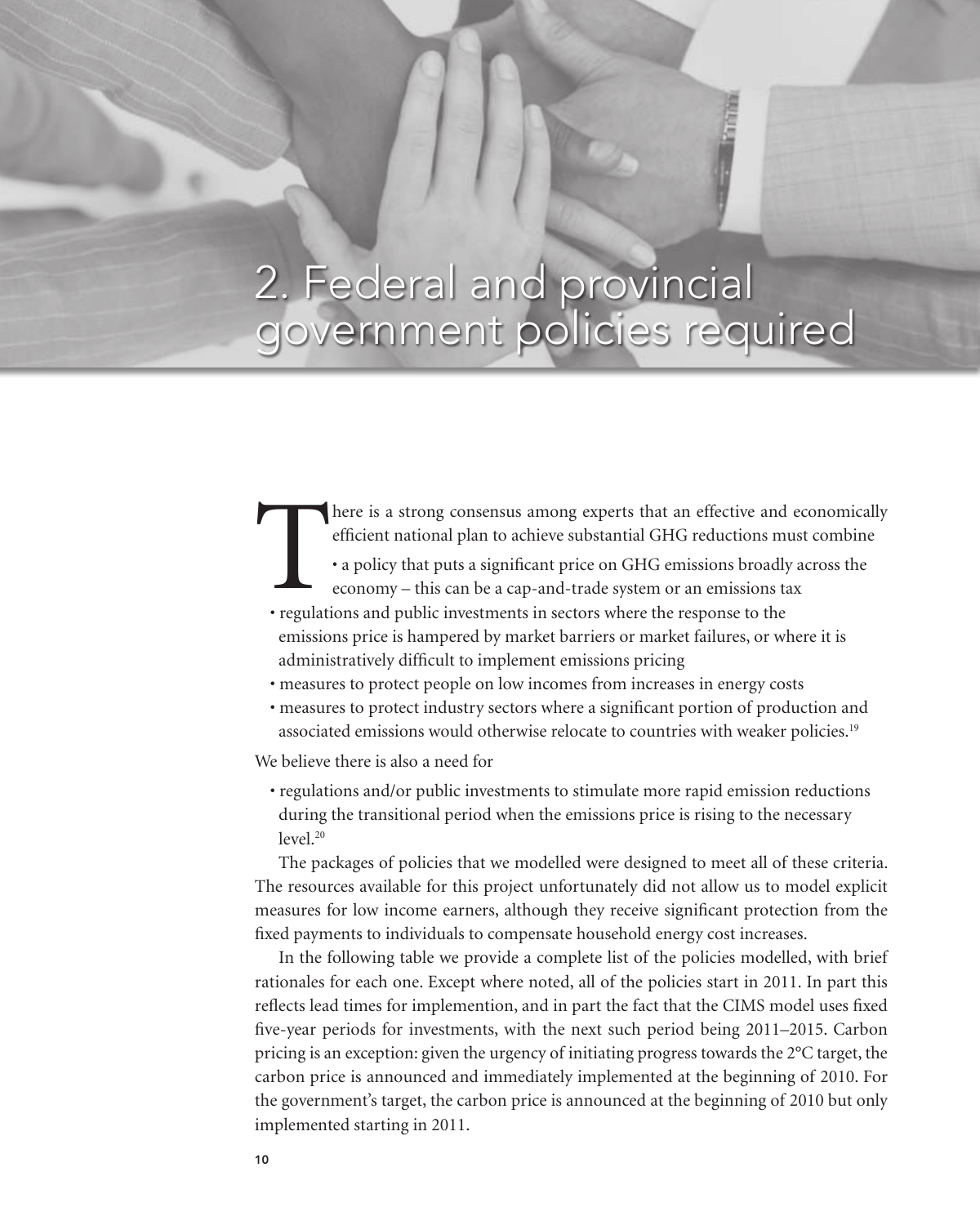Most of these policies could be either federal or provincial. However, we believe that the federal government has a responsibility to take a strong lead on climate change, in which case most of the policies should be implemented at the federal level. For policies that fall under exclusive provincial jurisdiction, we believe the federal government should make their implementation a condition for the transfer of carbon pricing revenue to provinces.

In the full technical report, table 54 shows the volume of emission reductions attributable to each individual policy when meeting the two emissions targets.

### **Exercise Folicies modelled in this study** POLICY **RATIONALE**

Carbon price: An emissions pricing policy (cap-and-trade system or emissions tax)<sup>21</sup> covering about 80 per cent of national emissions. In the case of cap-and-trade, emitters would have to pay for every tonne they emit, by purchasing emission allowances auctioned by government. (See "public investments of carbon pricing revenue" below for the detailed use of the revenue.) The stringency of the policy increases steadily over time and is announced in advance so that firms and households can plan ahead.

#### Regulations:

#### Vehicle emission standards:

GHG emission regulations for cars and light trucks initially in line with California standards and then gradually tightened.

Building codes: Stronger energy efficiency requirements in building codes for new houses and commercial buildings: new houses 50 per cent more energy efficient than current norms; new commercial buildings built to LEED Gold standard; mandatory electric heating in BC, Manitoba and Québec.

#### Appliance efficiency standards:

Energy efficiency regulations for major appliances set at the level of the most efficient commercially available models.

Regulations to require the capture of landfill gas

Experts agree that an emissions price is the most important policy to achieve substantial GHG reductions. Auctioning all permits reflects the polluter-pays principle and generates revenues that can be used to finance the public investments outlined later in this table. A steadily rising price allows the economy to adjust.

Increased vehicle efficiency is hampered by significant market barriers. California's are the strongest standards that have been proposed by governments in North America, and they have now been endorsed by the Obama administration.

Energy efficiency in buildings is hampered by significant market barriers/failures. BC, Manitoba and Québec produce electricity that is nearly emissions-free and is already routinely used to heat buildings using electric heating including the option of heat pumps.

Appliance efficiency is hampered by significant market barriers.

These emissions are difficult to include in a carbon pricing policy because they are difficult to measure. Targeted regulations are therefore preferred.

The federal government has a responsibility to take a strong lead on climate change, in which case most of the policies should be implemented at the federal level.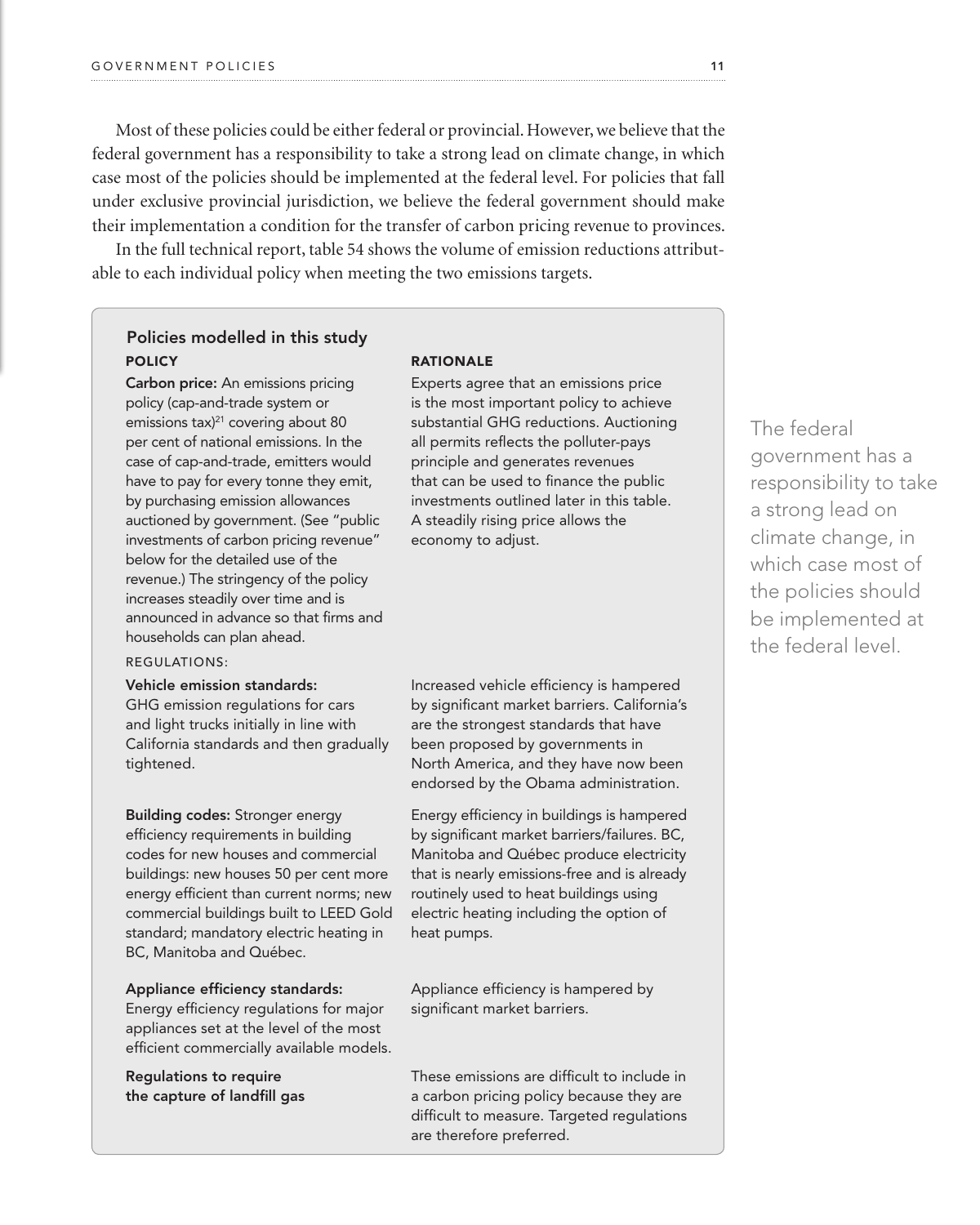Policies modelled in this study *(continued)*

#### Venting and flaring regulations:

Regulations to limit unnecessary venting and flaring emissions from oil and gas production.

Carbon capture requirement *(2°C target only):* Requirement to capture and permanently store carbon dioxide from all new natural gas processors, coal-fired power plants and oil sands operations, starting in 2016.

#### Full cost pricing for nuclear power: Requirement that nuclear power producers pay the full estimated cost of waste management, decommissioning and insurance.

#### POLICY **RATIONALE**

These emissions are difficult to include in a carbon pricing policy because they are difficult to measure. Targeted regulations are therefore preferred.

In the context of an ambitious GHG reduction target, we consider new fossil fuel developments to be acceptable only if they use carbon capture. Several years' lead time is provided to allow plans for new facilities to be adjusted. Without this regulation, the cost of reducing emissions from new oil sands facilities would lead to an even higher domestic carbon price for other sectors.

Major costs are not currently taken into account in decisions to invest in nuclear power, leading to economic inefficiency in addition to serious environmental and security issues. This measure requires nuclear power to compete fairly with other sources of electricity.

#### Public investments of carbon pricing revenue:

Investments in electricity transmission infrastructure: Conversion to smart grids across Canada, new transmission lines within provinces and increased transmission capacity between Québec and Ontario; total investment of \$14 billion between 2010 and 2020.

#### Investments in public transit

infrastructure: Expansion of urban transit, mostly rail, across Canada; plus new high speed intercity train systems for Québec City–Windsor, Edmonton– Calgary and Vancouver–Seattle; total investment of \$77 billion between 2010 and 2020.

Government purchase of agricultural offsets: Purchase by the federal government of "offset credits" representing emission reductions in the agriculture sector; the government pays a price per tonne equal to the carbon price.

Although the carbon price is high enough to spur a massive increase in the deployment of low-impact renewable electricity production, notably wind power, market failures prevent adequate private investment in the transmission infrastructure needed to capture the full potential of these technologies.

The level of transit investments is not expected to respond efficiently to an emissions price. More convenient transit services can significantly reduce emissions from transportation.

Agricultural emissions are administratively difficult to cover under a cap-and-trade system or emissions tax; purchase of credits is an alternative way to effectively price these emissions. Purchase by government, not the private sector, prevents any weakening of the carbon price applying to other emissions.

For policies that fall under exclusive provincial jurisdiction, we believe the federal government should make their implementation a condition for the transfer of carbon pricing revenue to provinces.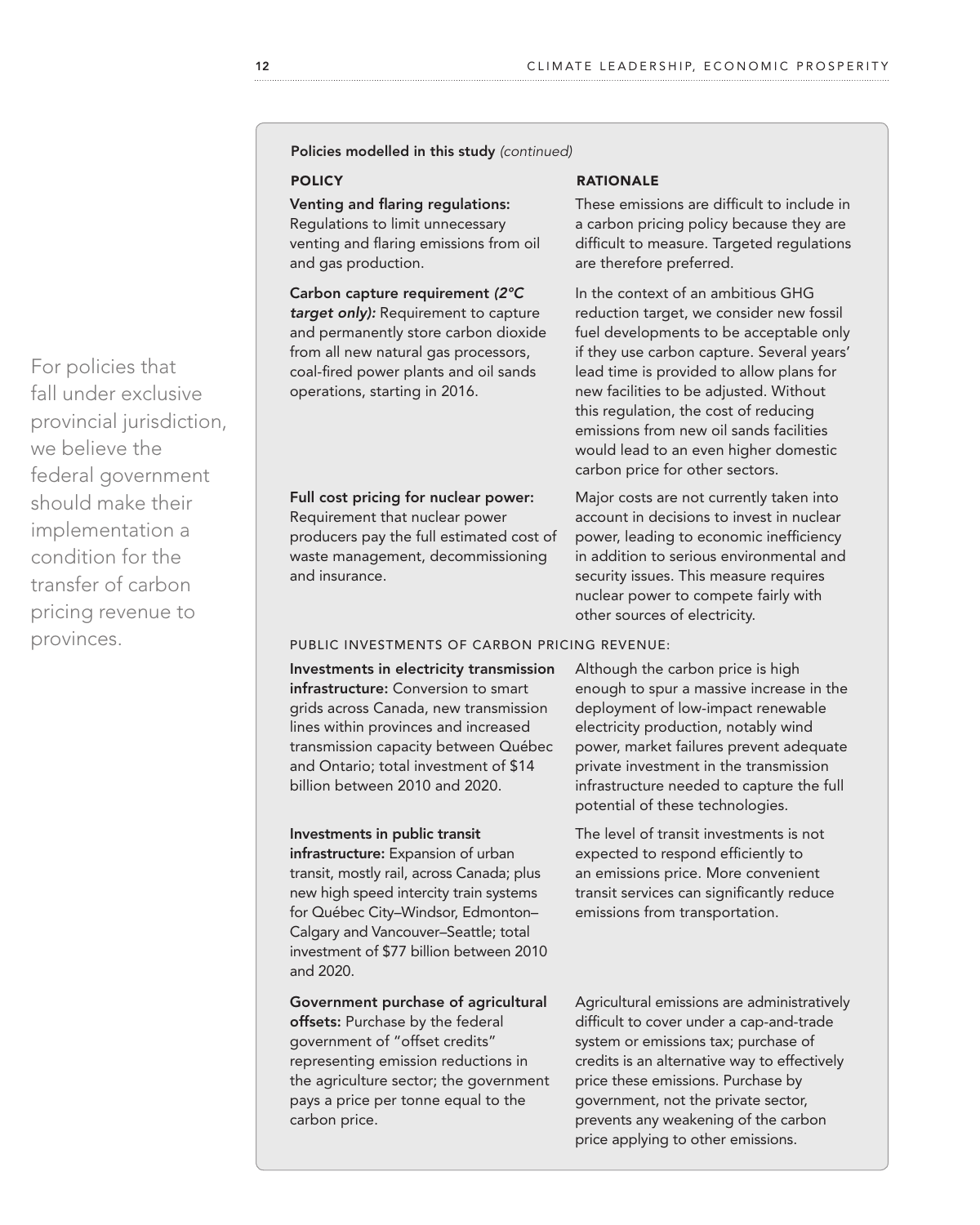| Policies modelled in this study (continued)                                                                                                                                                                       |                                                                                                                                                                                                                                                                              |
|-------------------------------------------------------------------------------------------------------------------------------------------------------------------------------------------------------------------|------------------------------------------------------------------------------------------------------------------------------------------------------------------------------------------------------------------------------------------------------------------------------|
| <b>POLICY</b>                                                                                                                                                                                                     | <b>RATIONALE</b>                                                                                                                                                                                                                                                             |
| Investments in international emission<br>reductions: Investment by the federal<br>government in emission reduction<br>projects in less wealthy countries. <sup>22</sup> See<br>Section 1.4.                       | Carefully chosen international<br>investments can have the same<br>environmental benefit as domestic<br>action, while being more cost-effective<br>in the near term; they are also important<br>in helping less wealthy countries address<br>climate change.                 |
| Payments to individuals to<br>compensate regional variations in<br>household energy cost increases<br>See Section 1.6.                                                                                            | These payments effectively remove<br>regional variations in household energy<br>cost increases, relative to business as<br>usual, and limit net outflows of carbon<br>pricing revenue in regions like Alberta<br>and Saskatchewan that rely most heavily<br>on fossil fuels. |
| Payments to targeted manufacturing<br>sectors: Payments proportional<br>to production levels to ensure no<br>manufacturing sector experiences<br>a decline in output relative to 2008<br>levels. See Section 1.5. | There will be little or no environmental<br>benefit if production and associated<br>emissions relocate to other countries<br>with weaker GHG reduction policies.                                                                                                             |
| Reductions in the rate of personal<br>income tax:<br>Recycling of the remaining carbon<br>pricing revenue to reduce personal<br>income taxes. See section 1.6.                                                    | This will offset the increased cost of<br>pollution and stimulate job creation.                                                                                                                                                                                              |

It should be noted that emission or absorption of carbon dioxide by forests has not been considered in this project. Reducing emissions from forests through conservation and, where appropriate, enhancing "sinks" (absorption of carbon dioxide from the air), could be important ways for Canada to reinforce its action on climate change or reduce the cost of meeting a given GHG target, as the potential volumes of carbon dioxide involved are large.<sup>23</sup> However, the economic models we have used are not yet capable of including forests.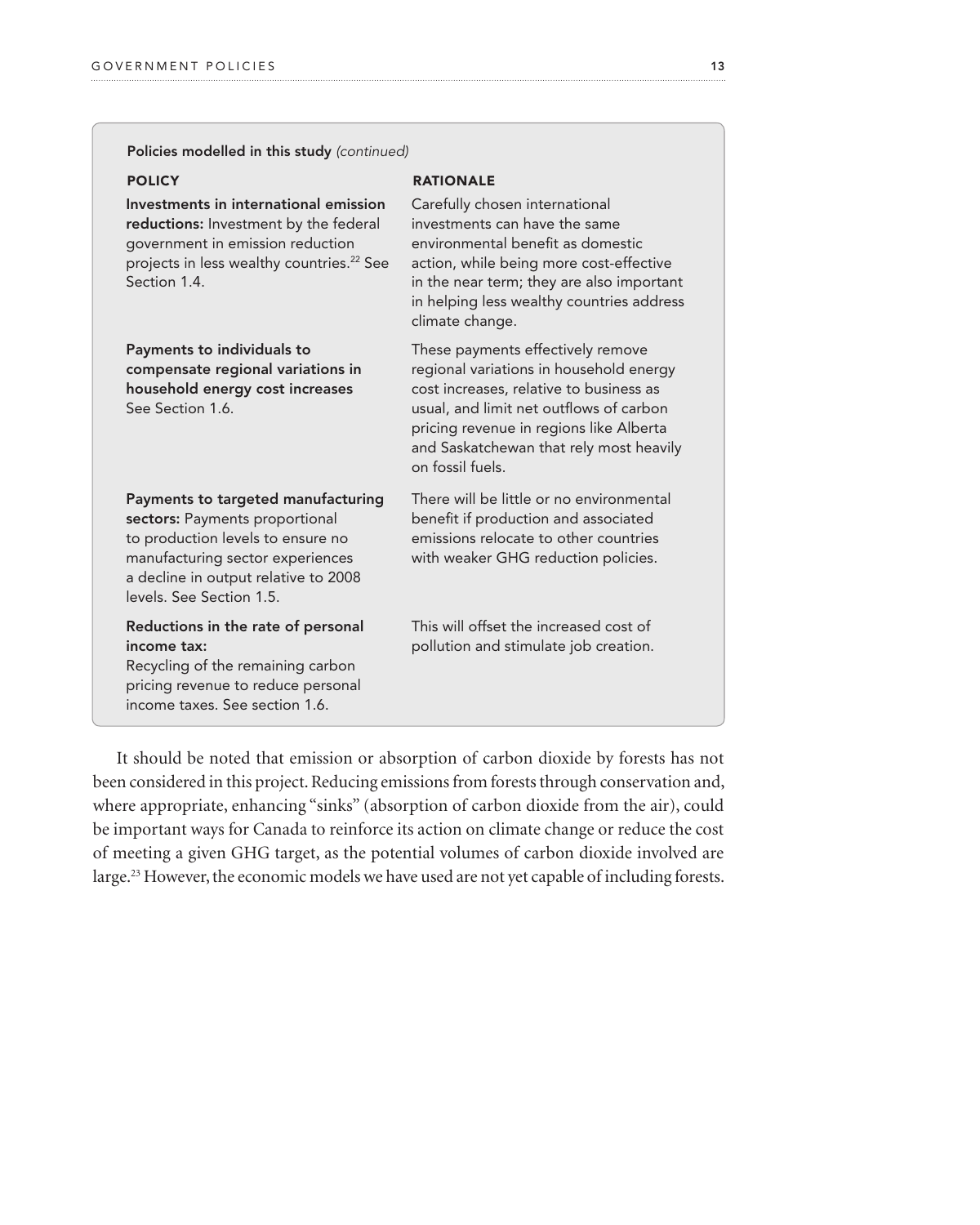### 3. Climate science and GHG targets for Canada and the industrialized world

14 c l i m at e l i m at e r s h i p, E c o n o m i c p e r o m i c p e r o m i c p e r o m i c p e r o s p e

The ultimate objective of the UN Framework Convention on Climate Change (UNFCCC), which has been ratified by virtually all countries in the world, is to "avoid dangerous anthropogenic interference with the climate system" (UNFCCC), which has been ratified by virtually all countries in the world, is to "avoid dangerous anthropogenic interference with the climate system" – in other words, to avoid dangerous climate change. This objective should be the GHG emissions.

There is now a broad consensus that more than 2°C of average global warming above the pre-industrial level would constitute dangerous climate change. The Bali Climate Declaration by Scientists, signed in 2007 by over 200 of the world's leading climate scientists, states that staying within  $2^{\circ}C$  must be "the prime goal" of the next global climate agreement.<sup>24</sup> The governments of all the world's top GHG-emitting countries, including Canada, now "recognize the scientific view that the increase in global average temperature above preindustrial levels ought not to exceed 2°C."25

Prominent U.S. climate scientist James Hansen says that global warming above this threshold would be "exceedingly dangerous,"26 given that the last time the world crossed it for a sustained period (3 million years ago), melting ice raised the sea level at least 15 metres higher than where it is now.<sup>27</sup> Scientists are now projecting sea levels to rise by as much as a metre or more this century alone if there is no action to cut GHG emissions<sup>28</sup> – enough to make tens of millions of people homeless.<sup>29</sup> Impacts like these would clearly be extraordinarily costly to people, the environment and the economy – but these costs are not included in our economic modelling results.

The Intergovernmental Panel on Climate Change (IPCC), the world's leading climate science body, has shown that to have a chance of not exceeding the 2°C limit, industrialized countries' combined GHG emissions must fall to 25–40 per cent below the 1990 level by 2020, if they are to make a fair contribution to the necessary cuts in global emissions.<sup>30</sup> Although industrialized countries as a whole could, in principle, meet a target within the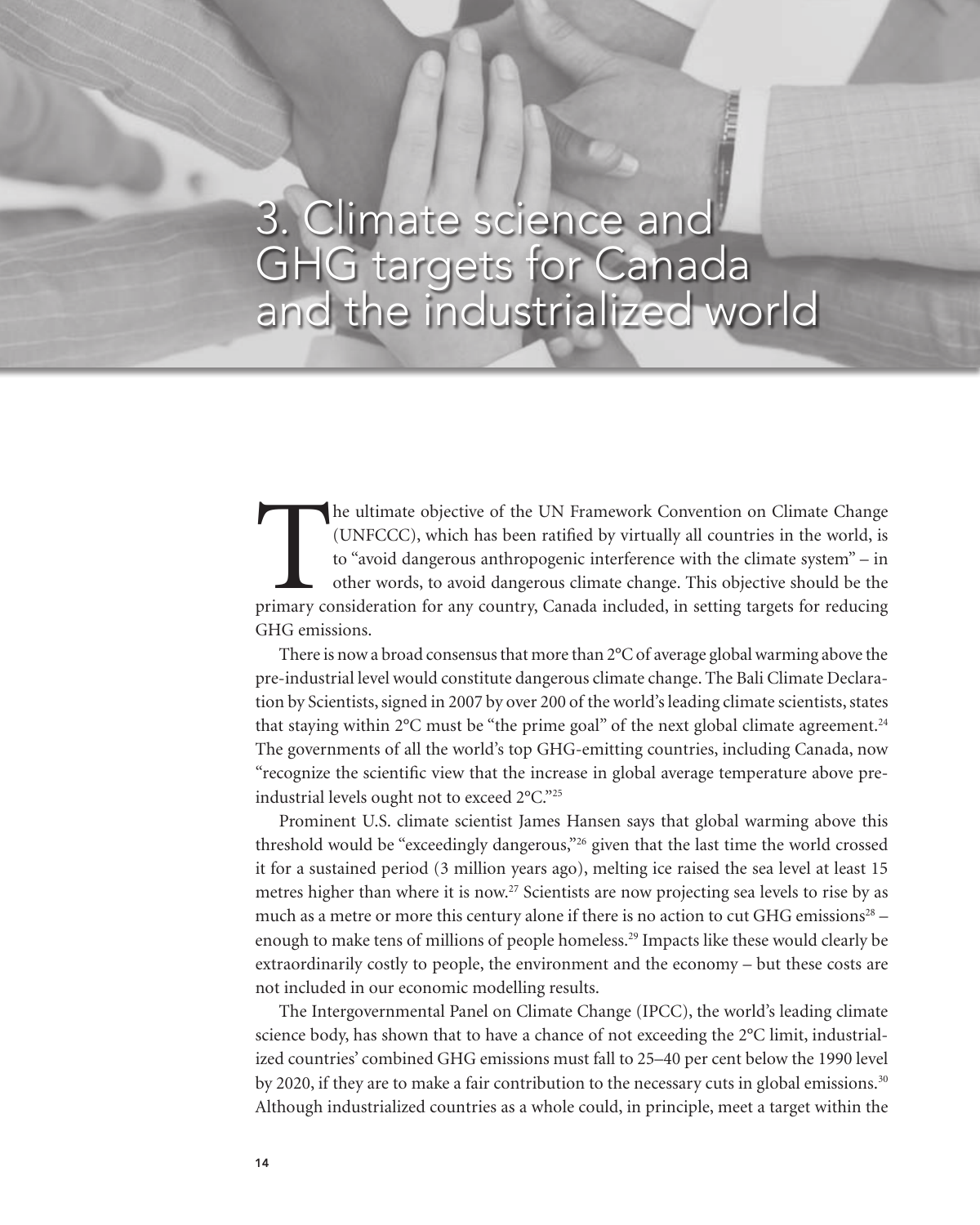25–40 per cent range even if Canada met only a weaker target, there are at least four reasons why Canada's target should be at least a 25 per cent reduction below the 1990 level:

- An analysis of various formulas for determining individual countries' fair share of emission reductions shows that under most formulas, Canada's percentage reduction target for 2020, relative to the 1990 level, should be close to the percentage reduction target for the industrialized world as a whole.<sup>31</sup>
- A formula that apportions the global emission reduction effort based on the key principles of countries' financial capacity to act and their historical responsibility for GHG emissions indicates that Canada should reduce its net emissions by fully 50 per cent below the 1990 level by 2020.32
- Emission reductions by industrialized countries in the 25–40 per cent range, accompanied by a fair share of reductions by developing countries, correspond to only about a 50 per cent chance of keeping warming below 2°C.<sup>30</sup>
- The international climate science community is now suggesting that the scale of emission reductions needed may have been underestimated: "Recent observations show that greenhouse gas emissions and many aspects of the climate are changing near the upper boundary of the IPCC range of projections."33

Countries that are parties to the Kyoto Protocol, including Canada, agreed in 2007 that the IPCC's range of a 25–40 per cent emission reduction by industrialized countries should guide the current negotiations on a new global treaty for GHG reductions post-2012, $34$ which countries have agreed to finalize at the UN climate conference in Copenhagen, in December 2009.

Although industrialized countries as a whole could, in principle, meet a target within the 25–40 per cent range even if Canada met only a weaker target, there are at least four reasons why Canada's target should be at least a 25 per cent reduction below the 1990 level.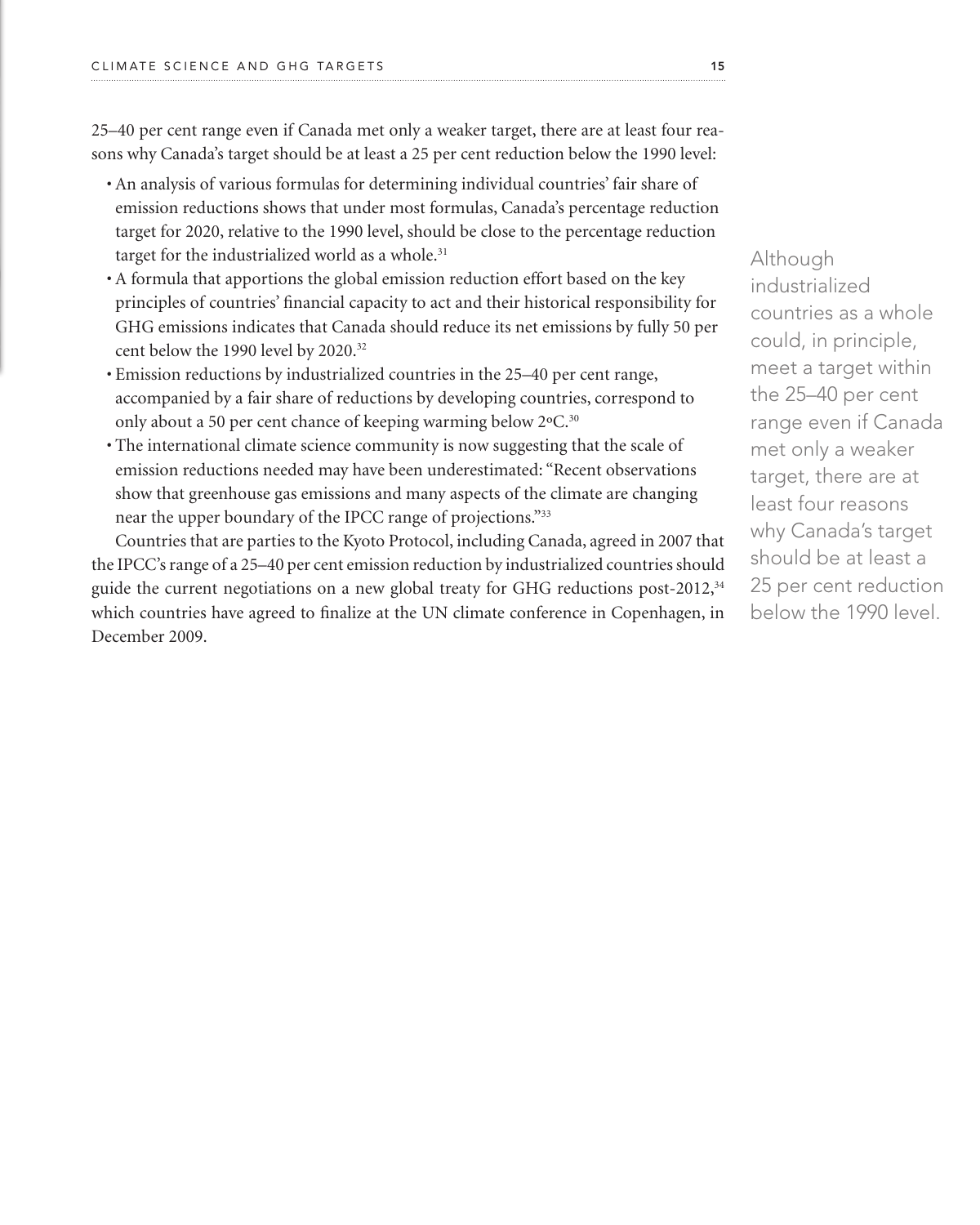#### **NOTES**

- 1 It should be noted that the starting point for the analysis is a business as usual scenario that is merely one plausible view of a future in which governments do not implement policies to cut emissions. If the business-as-usual scenario were changed, the rates of economic and employment growth reported here would also change, both for the business as usual scenario and the scenarios in which the GHG targets are met.
- 2 Of carbon dioxide equivalent.
- 3 See the short Executive Summary, available online at http://www.hm-treasury.gov.uk/sternreview\_summary.htm.
- 4 We have used data from Environment Canada's latest *National Inventory Report* on GHG emissions to re-express this target relative to the 1990 level.
- 5 MKJA, *Final Report Exploration of two Canadian greenhouse gas emissions targets: 25% below 1990 and 20% below 2006 levels by 2020, October 18th, 2009* (Vancouver, BC: MKJA, 2009). Available online at http://climate.pembina.org.
- 6 *Deep Reductions, Strong Growth: An economic analysis showing that Canada can prosper economically while doing its share to prevent dangerous climate change* (Drayton Valley, AB and Vancouver, BC: The Pembina Institute and David Suzuki Foundation, 2008). Available online at http://climate.pembina. org/pub/1740.
- 7 "Net" emissions are physical domestic emissions minus international emission credits purchased by Canada.
- 8 Of carbon dioxide equivalent.
- 9 See the short Executive Summary, available online at http://www.hm-treasury.gov.uk/sternreview\_summary.htm.
- 10 In this and other tables, "ATL" means the four Atlantic provinces, plus the territories.
- 11 Of carbon dioxide equivalent.
- 12 For example, the Pembina Institute and the David Suzuki Foundation endorse credits from developing countries that are registered to the Gold Standard. See http://www.cdmgoldstandard.org/.
- 13 The bill mandates the purchase of 720 million tonnes of reductions in 2020 from reduced deforestation, which compares to U.S. emissions in 1990 of 5,975 million tonnes (see *Climate Analysis Indicators Tool Version 6.0* (Washington, DC: World Resources Institute, 2009), http://cait.wri.org).
- 14 Of carbon dioxide equivalent.
- 15 *EPA Analysis of the American Clean Energy and Security Act of 2009* (Washington, DC: U.S. Environmental Protection Agency, 2009), 3. Available online at http://www.epa.gov/climatechange/ economics/pdfs/HR2454\_Analysis.pdf.
- 16 *Energy Market and Economic Impacts of H.R. 2454, the American Clean Energy and Security Act of 2009* (Washington, DC: U.S. Department of Energy, 2009), xi. Available online at http:// www.eia.doe.gov/oiaf/servicerpt/hr2454/pdf/sroiaf(2009)05.pdf.
- 17 This item compensates for lower government revenue from corporate and sales taxes and royalties when meeting either target.
- 18 National average payment.
- 19 Clare Demerse and Matthew Bramley, *Choosing Greenhouse Gas Emission Reduction Policies in Canada* (Drayton Valley, AB: The Pembina Foundation, 2008). Available online at http://climate.pembina.org/pub/1720.
- 20 Ibid.
- 21 In the full technical report, the emissions pricing policy is referred to as a "carbon charge."
- 22 In the full technical report, this is referred to as "purchases of international emissions permits."
- 23 See Canadian Forest Service, *Is Canada's Forest a Carbon Sink or Source?* (Ottawa, ON: Natural Resources Canada, 2007). Available online at http://warehouse.pfc.forestry.ca/HQ/27501.pdf.
- 24 Available online at http://www.ccrc.unsw.edu.au/news/2007/ Bali.html.
- 25 *Declaration of the Leaders of the Major Economies Forum on Energy and Climate* (2009). Available online at http://www. g8italia2009.it/static/G8\_Allegato/MEF\_Declarationl.pdf. The signatories are Australia, Brazil, Canada, China, the European Union, France, Germany, India, Indonesia, Italy, Japan, Mexico, Russia, South Africa, South Korea, the U.K. and the U.S.
- 26 James Hansen et al., "Climate change and trace gases," *Phil. Trans. R. Soc. A* 365: 1925 (2007). Available online at http://pubs. giss.nasa.gov/docs/2007/2007\_Hansen\_etal\_2.pdf.
- 27 Eystein Jansen et al., "Paleoclimate," in S. Solomon et al., eds., *Climate Change 2007: The Physical Science Basis. Contribution of Working Group I to the Fourth Assessment Report of the Intergovernmental Panel on Climate Change* (Cambridge, UK and New York, NY: Cambridge University Press, 2007), 440–442. Available online at http://www.ipcc.ch/pdf/assessment-report/ ar4/wg1/ar4-wg1-chapter6.pdf.
- 28 See, for example, Stefan Rahmstorf, "A Semi-Empirical Approach to Projecting Future Sea-Level Rise," *Science* 315: 368 (2007). Available online at http://www.pik-potsdam.de/~stefan/ Publications/Nature/rahmstorf\_science\_2007.pdf. See also W. T. Pfeffer et al., "Kinematic Constraints on Glacier Contributions to 21st-Century Sea-Level Rise," *Science* 321: 1340 (2008).
- 29 Koko Warner et al., *In Search of Shelter: Mapping the Effects of Climate Change on Human Migration and Displacement* (CARE International, UN High Commissioner for Refugees and others, 2009). Available online at http://www.care.org/getinvolved/ advocacy/pdfs/Migration\_Report.pdf.
- 30 Sujata Gupta et al., "Policies, Instruments and Co-operative Arrangements," in B. Metz et al., eds., *Climate Change 2007: Mitigation. Contribution of Working Group III to the Fourth Assessment Report of the Intergovernmental Panel on Climate Change* (Cambridge, UK and New York, NY: Cambridge University Press, 2007), 776. Available online at http://www. ipcc.ch/pdf/assessment-report/ar4/wg3/ar4-wg3-chapter13.pdf. The IPCC's analysis applied to stabilization of the atmospheric GHG concentration at 450 parts per million of  $CO<sub>2</sub>e$ . This corresponds to about a 50 per cent chance of limiting average global warming to 2°C relative to the pre-industrial level. See Bill Hare and Malte Meinshausen, "How Much Warming Are We Committed to and How Much Can Be Avoided?," *Climatic Change* 75, nos. 1–2 (2006): 111. Available online at http://www. springerlink.com/content/g5861615714m7381/fulltext.pdf.
- 31 M.G.J. den Elzen et al., *Exploring comparable post-2012 reduction efforts for Annex I countries* (Netherlands Environmental Assessment Agency, 2008), 56, 62. Available online at http://www.rivm.nl/bibliotheek/rapporten/500102019.pdf.
- 32 Tom Athanasiou et al., *Canada's Fair Share in a Climate Constrained World* (Ottawa, ON: Climate Action Network Canada, 2009), 5. Available online at http://www.climateactionnetwork. ca/e/issues/climate-justice/gdr-canada-fair-share-es.pdf.
- 33 *Synthesis Report from Climate Change: Global Risks, Challenges & Decisions*, *Copenhagen 2009, 10–12 March* (Copenhagen, Denmark: University of Copenhagen, 2009). Available online at http://climatecongress.ku.dk/pdf/synthesisreport.
- 34 UNFCCC Secretariat, *Report of the Ad Hoc Working Group on Further Commitments for Annex I Parties under the Kyoto Protocol on its resumed fourth session, held in Bali from 3 to 15 December 2007* (FCCC/KP/AWG/2007/5), 5. Available online at http://unfccc.int/files/meetings/cop\_13/application/pdf/ awg\_work\_p.pdf.